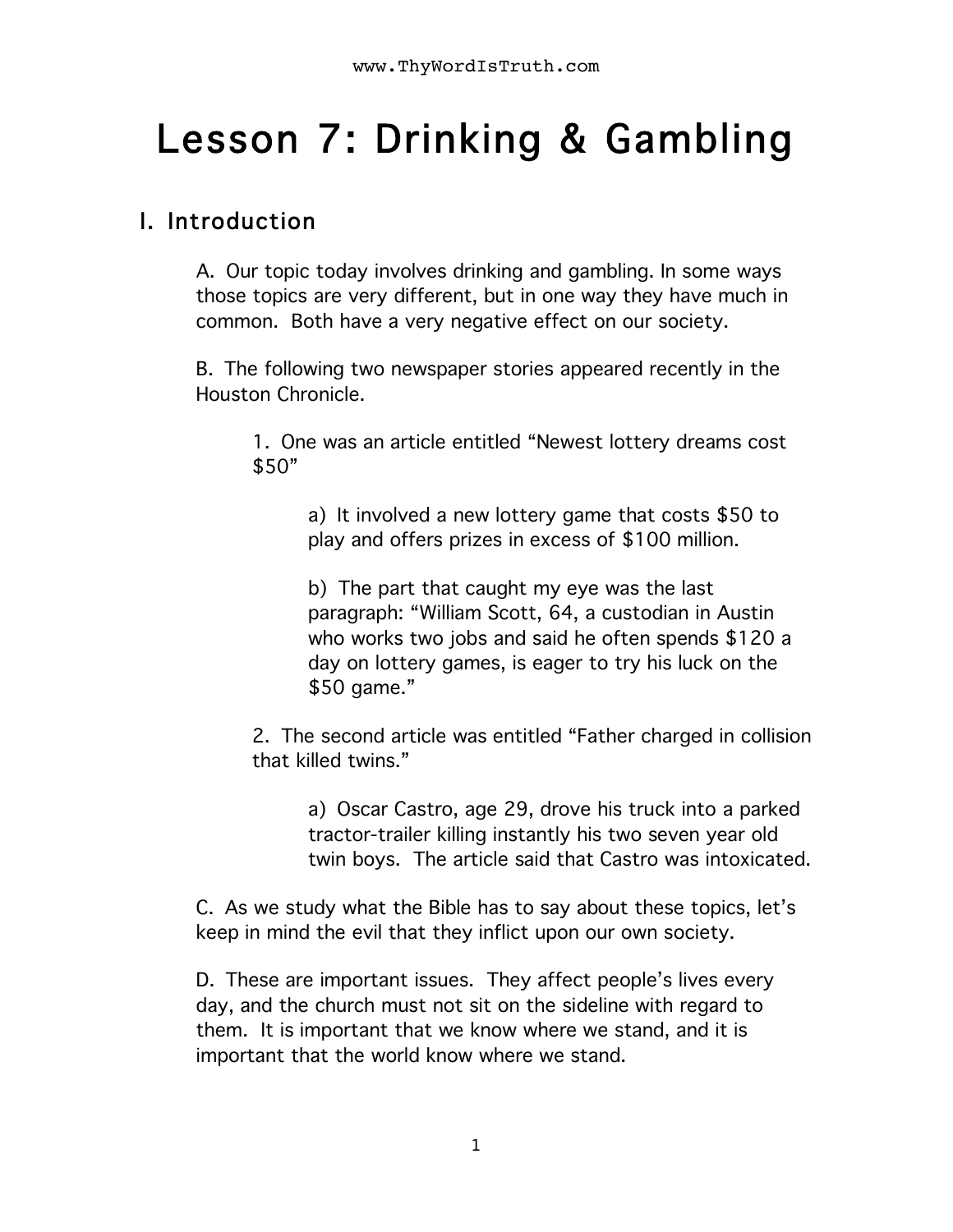## II. Social Drinking

A. What is not the issue? Let's look at some things we can all agree on.

1. No one disputes that some people of Jesus' day and earlier drank intoxicating wine.

2. No one disputes that it was a common practice.

3. No one disputes that countless people got drunk on those intoxicating drinks.

4. No one disputes that those intoxicating drinks were called wine.

B. What is in dispute? Let's look at some things that many deny but that I think we will see are nevertheless correct.

1. Intoxicating wine was not the only type of wine available for drinking in those days.

2. Intoxicating wine was not the only type of wine that people drank in those days. In fact, it was common in those days for people to drink non-intoxicating wine.

3. The word "wine" is used in the Bible as a generic term that can, depending on the context, include intoxicating wine, non-intoxicating wine, or both.

C. What type of wine was used by the ancients?

1. They certainly had naturally fermented wine, which is about 11% alcohol by volume.

a) What is fermentation?

(1) FERMENTATION is any chemical process that breaks down complex molecules into simpler ones and also releases gas. Fermentation is part of this cycle of decay.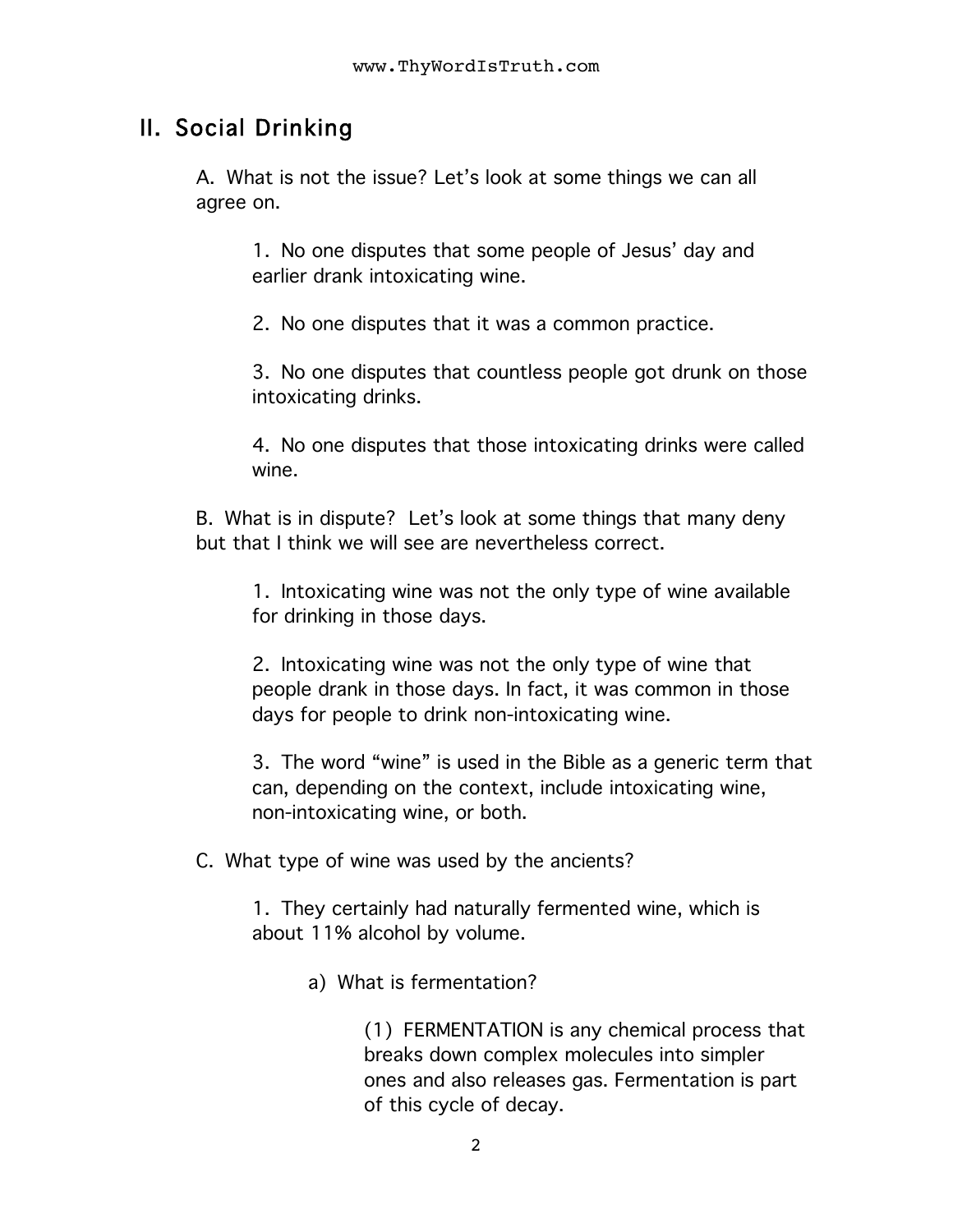(2) PRIMARY FERMENTATION is the alcoholic fermentation of wine, where yeast converts grape sugar into roughly equal parts of ethanol and carbon dioxide and producing heat. An enzyme (zymase) in the yeast actually breaks down the sugar. No matter how high the sugar level, natural fermentation will stop when the alcohol concentration is too high, at 16.5% under the most ideal conditions, or most often before it reaches this level.

b) Many sources correctly point out that, although the ancients had "strong drink" with a higher percentage of alcohol by volume, most of the intoxicating wine of Jesus' day was far less potent than the wine produced and served today, and that the ancients often added drugs to their drinks to increase their potency.

> (1) The intoxicating wines of the first century did not contain the potency of our modern beverages. The wines of the first century contained a very low percentage of alcoholic content, generally about 2 or 3% (our modern beer is 5%). Even these slight intoxicants were often mixed with 2-3 parts water to cut their potency by up to 75%. Our modern wines contain anywhere from 12 - 25% alcoholic content by volume.

(2) Thus, whatever we conclude about the use of intoxicating beverages in the Bible , it will do little to approve the use of wine today unless we also conclude that the use of such fortified wine is also approved.

2. They also knew how to keep alcohol from becoming alcoholic.

> a) The widespread notion that alcoholic wine virtually made itself and people had no alternative but to drink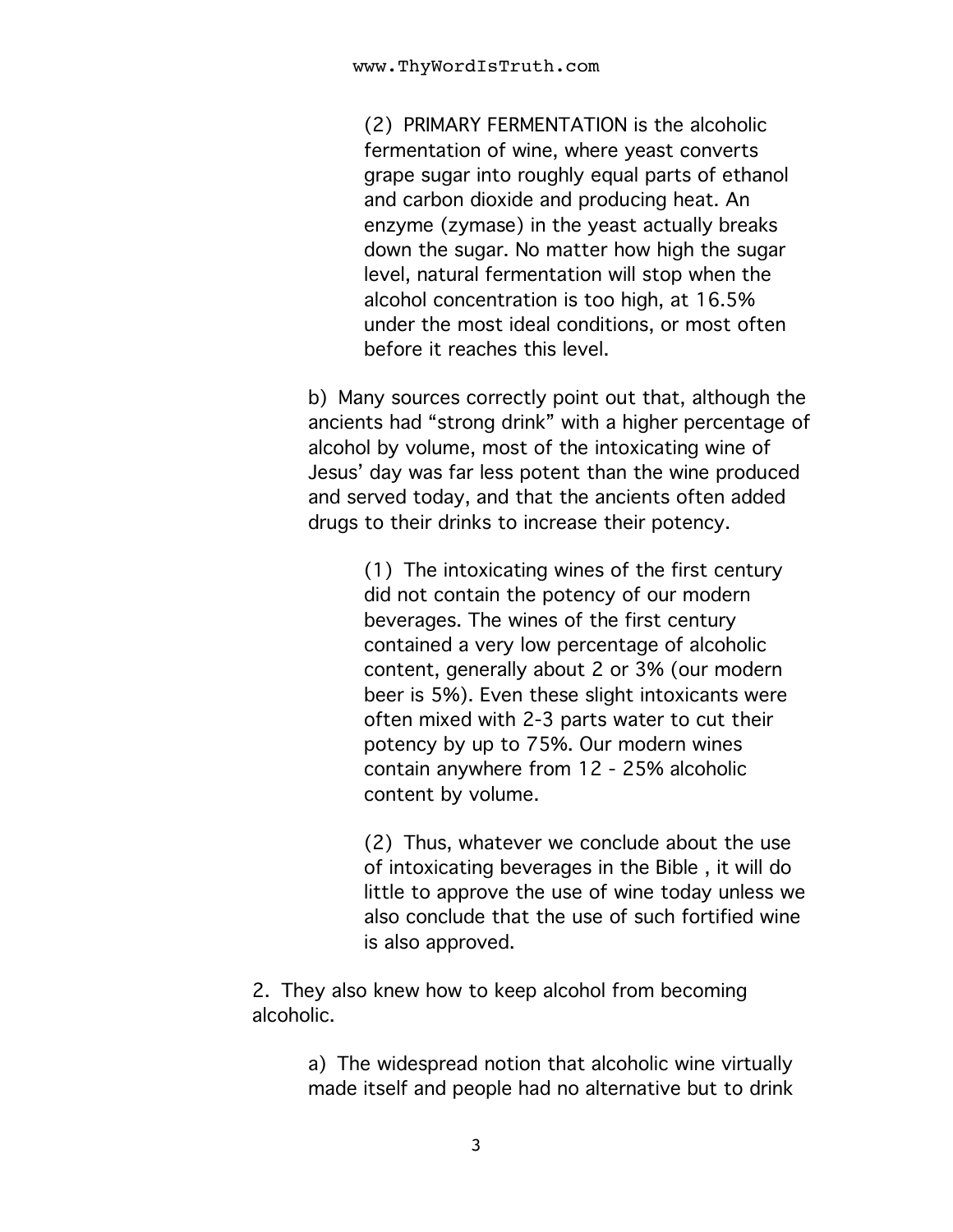it is simply not true. The ancients drank at least some non-intoxicating wine.

b) Plutarch: "Wine is rendered feeble in strength when it is frequently filtered. The strength or spirit being thus excluded, the wine neither inflames the brain nor infests the mind and the passions, and is much more pleasant to drink."

c) Sir William Ramsay: "The use of the filter, it was believed, diminished the strength of the liquor. For this reason, it was employed by the dissipated in order that they might be able to swallow a greater quantity without becoming intoxicated."

D. The widespread testimony of ancient authors concerning "boiled wines" helps explain the mixing of water with wine.

1. The boiling of wines caused them to thicken since it reduced water content. The boiling would also ensure that if there was any alcoholic content it would be removed since alcohol evaporates at a lower temperature than water. And again, the sugar concentration is now increased by volume so the wine is sweeter (and thereby less prone to ferment since fermentation is hindered by a high sugar content).

2. The alcoholic content of such wine was so low that after mixing it with drink to become drinkable vast quantities had to be consumed if someone were trying to become inebriated. That explains why the sin of drunkenness in the Bible is often linked with gluttony or satiety.

E. What is the issue?

1. All agree that drunkenness is wrong. The issue is whether moderate consumption of alcohol (whatever that means) is also wrong.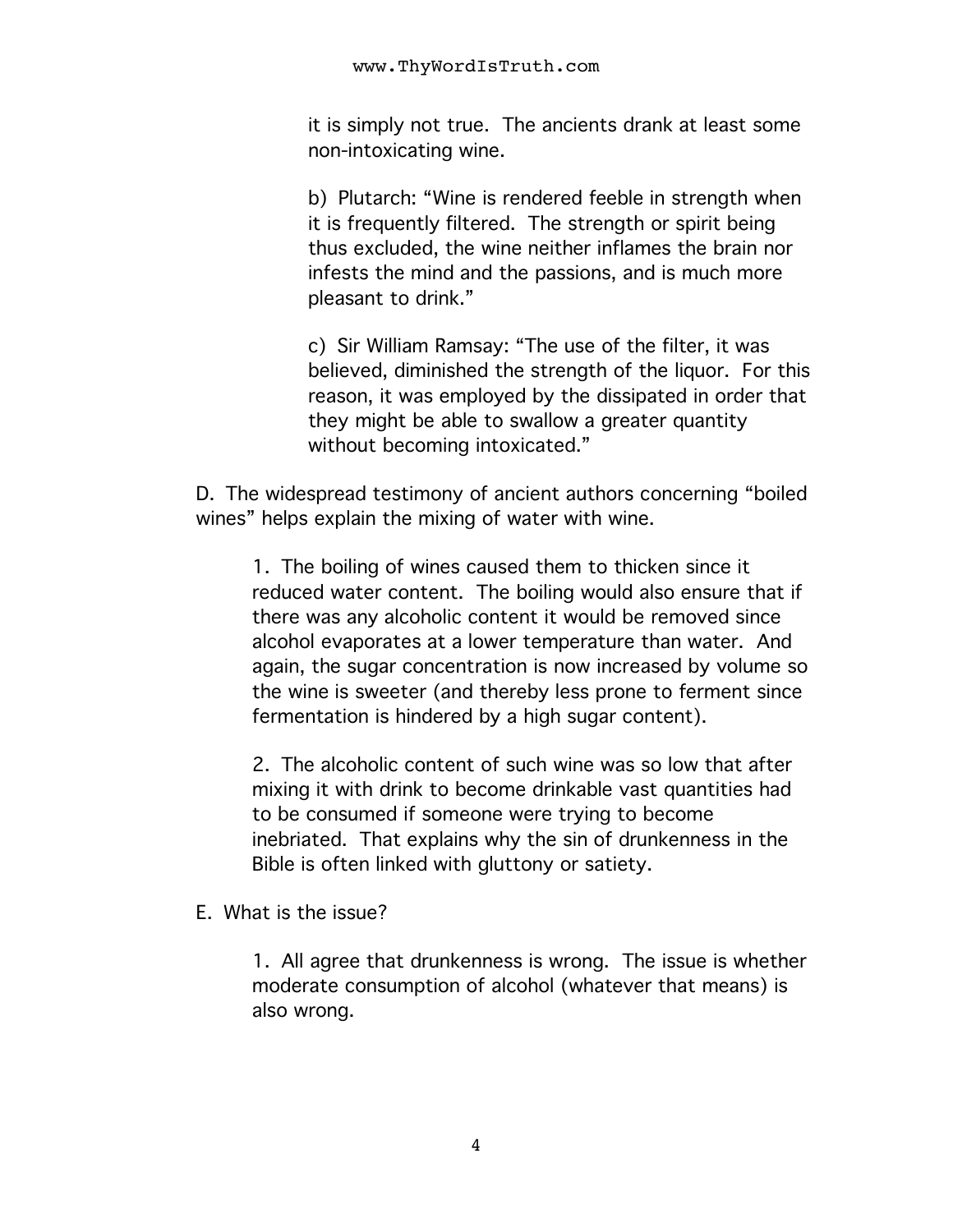a) What is "social drinking"? Not drinking much or not drinking alone? And by not drinking much what do we mean? Drinking to a point just short of drunkenness?

2. The question for us then is whether the Bible ever speaks approvingly of intoxicating beverages?

3. Because if it does not (or at least if we are not absolutely certain that it does!), then I think the general prohibitions against wine and drunkenness and the admonitions for sobriety and watchfulness would require a Christian to abstain from alcoholic beverages.

4. In any event, the burden of proof is on the one who wants to drink alcohol because there is no moral dilemma involved in abstention. Those who want to consume moderate amounts of alcohol should be required to establish that such an exception is supported by the Scriptures.

F. Before we begin, let's consider for a moment at a high level the argument that drinking alcohol in moderation or so-called "social drinking" is approved by God.

1. How is drinking in moderation so as to avoid drunkenness any different from eating in moderation so as to avoid gluttony? The abuse of a product does not mean that the use of that product is wrong. Right? Not necessarily; it depends on the product.

2. The moderation argument assumes that God approves the use of alcoholic beverages. That is, the moderation argument simply assumes away the key issue before us here today!

a) A Christian can't moderately fornicate or moderately steal. If we conclude that drinking alcoholic beverages is not approved by God, then the moderation argument becomes irrelevant.

3. The moderation argument also ignores the fact that alcohol begins to affect man's judgment with the very first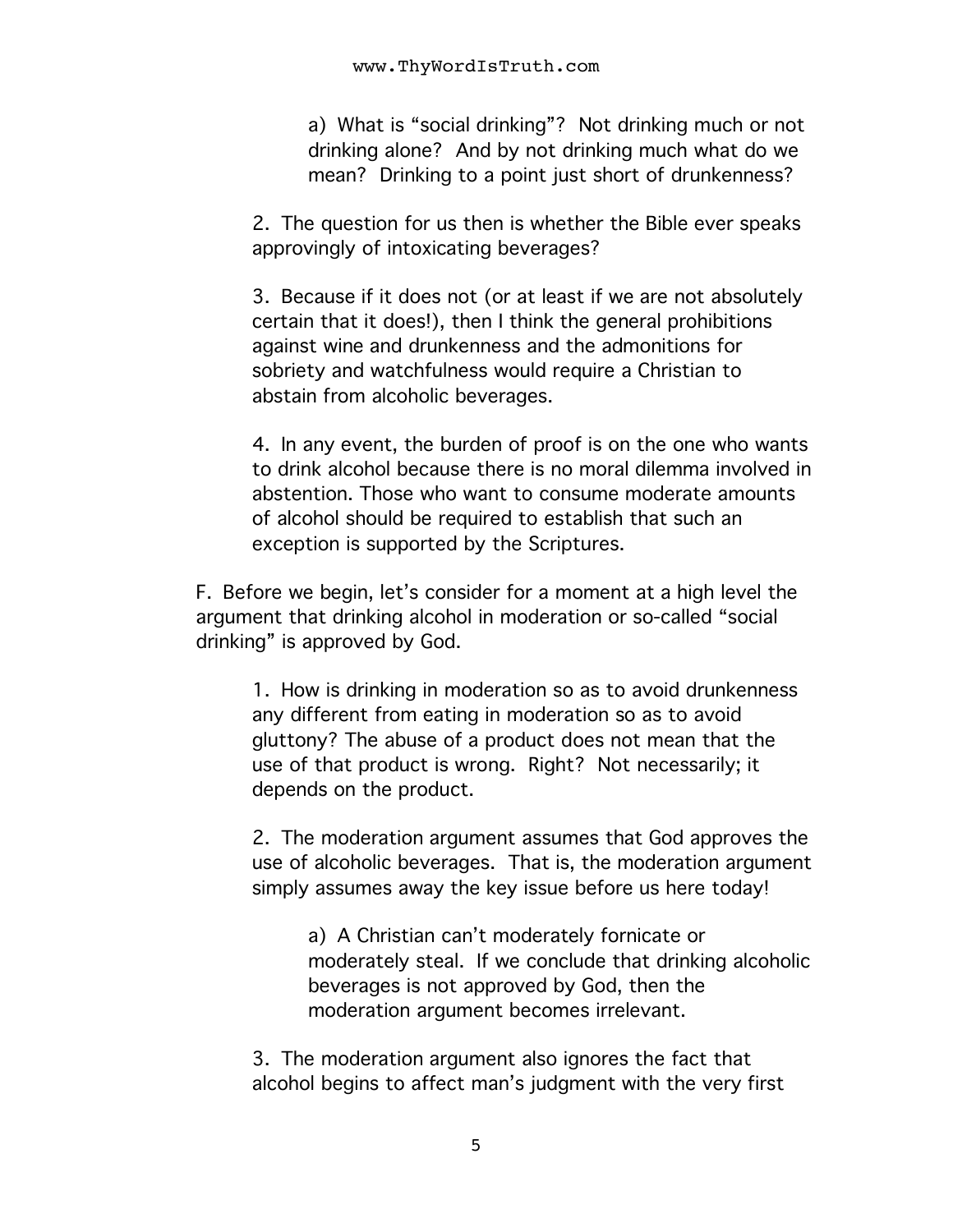drink. It is detectable in the brain within a half minute of being swallowed.

> a) It has always been amazing that the liquor industry sells a product that is known to attack the powers of judgment and yet it then complains when its patrons don't exercise proper judgment! The drinker is in the worst possible position to make the decision whether it is safe to drive.

b) Drinking alcohol is very different from eating food, whether those activities are done "in moderation" or are abused. We all must eat to survive. Such is not true of alcohol.

G. There are 14 different words used in the Bible to denote "wine."

1. For an overview of each word and the places where they are used, please see the excellent book by Jim McGuiggan entitled "The Bible, the Saint, and the Liquor Industry."

2. One word used for wine is the Hebrew word "yayin." (pronounced yah-yin)

> a) In Psalm 104:15, God is praised for giving men yayin.

> > (1) Psalm 104:15 And wine that maketh glad the heart of man, and oil to make his face to shine, and bread which strengtheneth man's heart.

b) In Proverbs 20:1, yayin is explicitly condemned.

(1) Proverbs 20:1 Wine is a mocker, strong drink is raging: and whosoever is deceived thereby is not wise.

3. How do we explain the seeming discrepancy?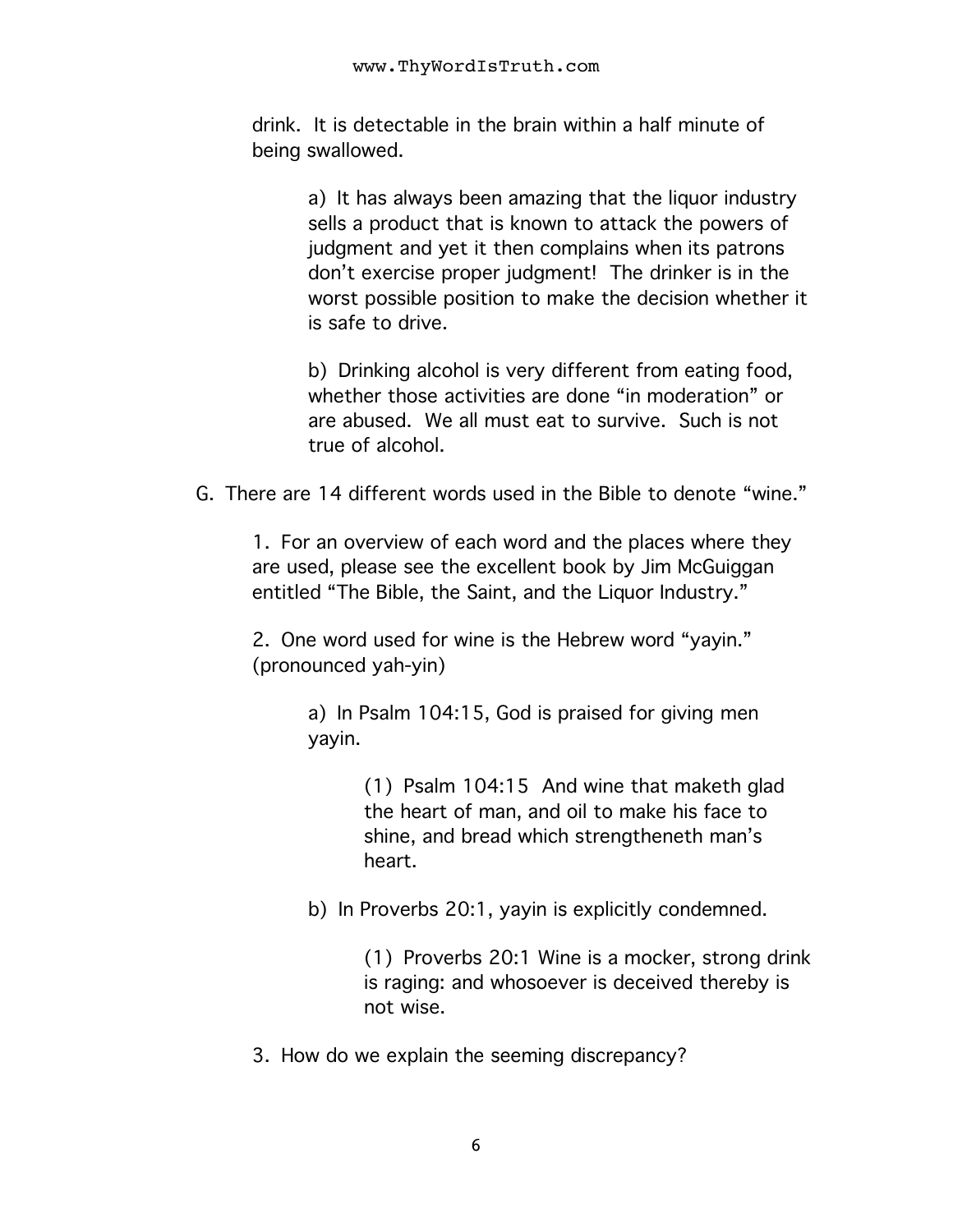a) Theory #1: Yayin in moderation is a blessing but in excess is a curse.

b) Theory #2: Yayin when non-intoxicating is a blessing, but when intoxicating is a curse.

c) With either theory something about the word must be discerned from the context -- either the quantity of the wine or the quality of the wine.

4. But does the Bible ever use yayin to refer to nonintoxicating wine? Yes.

> a) Jeremiah 48:33 "and I have caused wine to fail from the winepresses"

b) Isaiah 16:10 "the treaders shall tread out no wine in their presses" (literally "tread wine in winepress")

c) Jeremiah 40:10 "but ye, gather ye wine, and summer fruits"

5. Which theory is correct? I think the following passages favor Theory #2:

> a) Would Wisdom in Proverbs 9:4-5 call the simple to drink intoxicating wine (in any amount!) when she knows what it does to people?

> > (1) Proverbs 9:4-5 Whoso is simple, let him turn in hither: as for him that wanteth understanding, she saith to him, 5 Come, eat of my bread, and drink of the wine which I have mingled.

b) Why would Jeremiah in Lamentations 2:12 say that little children cried to their mother for bread and yayin if yayin always meant intoxicating wine?

> (1) Lamentations 2:12 They say to their mothers, Where is corn and wine?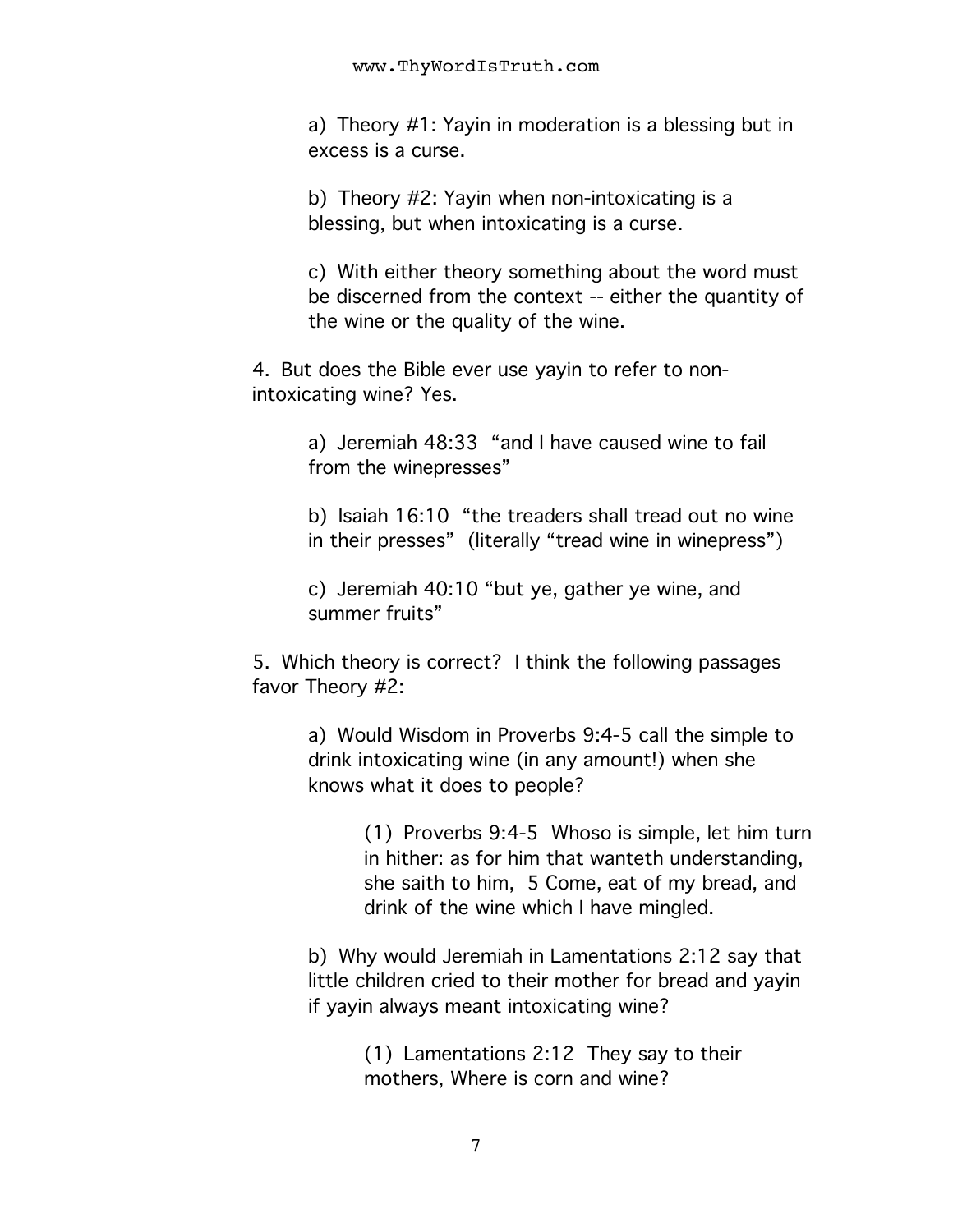c) Would the Holy Spirit through King Solomon in Song of Solomon 5:1 encourage his readers to drink intoxicating wine "abundantly"?

> (1) Song of Solomon 5:1 I have drunk my wine with my milk: eat, O friends; drink, yea, drink abundantly, O beloved.

6. In my opinion, the yayin that is a blessing is the unintoxicating wine that is a gift from God, and the yayin that is a curse is the intoxicating wine that is a product of decay and the work of man.

H. Common Argument #1: Fresh grape juice is not wine. The word "wine" always implies fermentation.

1. False! Aristotle speaks of "sweet wine" as being "wine in name but not effect." Other ancient writers speak of hanging and gathering wine.

2. In Genesis 40:11 we read "and I took the grapes, and pressed them into Pharaoh's cup." Josephus' version of the events in Genesis 40:11 reads as follows: "when he had strained the wine, he gave it to the king to drink."

3. In Isaiah 65:8 we read that "new wine is found in the cluster."

4. Historians tell us that grape juice was chiefly known in antiquity as the casual drink of the peasantry.

5. Today we use the word "wine" to apply to alcoholic wine, but that has not always been the case even for us.

> a) As late as 1955, the Funk & Wagnell's dictionary defined "wine" in "loose language" to be the juice of the grape whether fermented or not.

b) Webster's dictionary in 1896 defined "wine" as the "expressed juice of grapes, especially when fermented."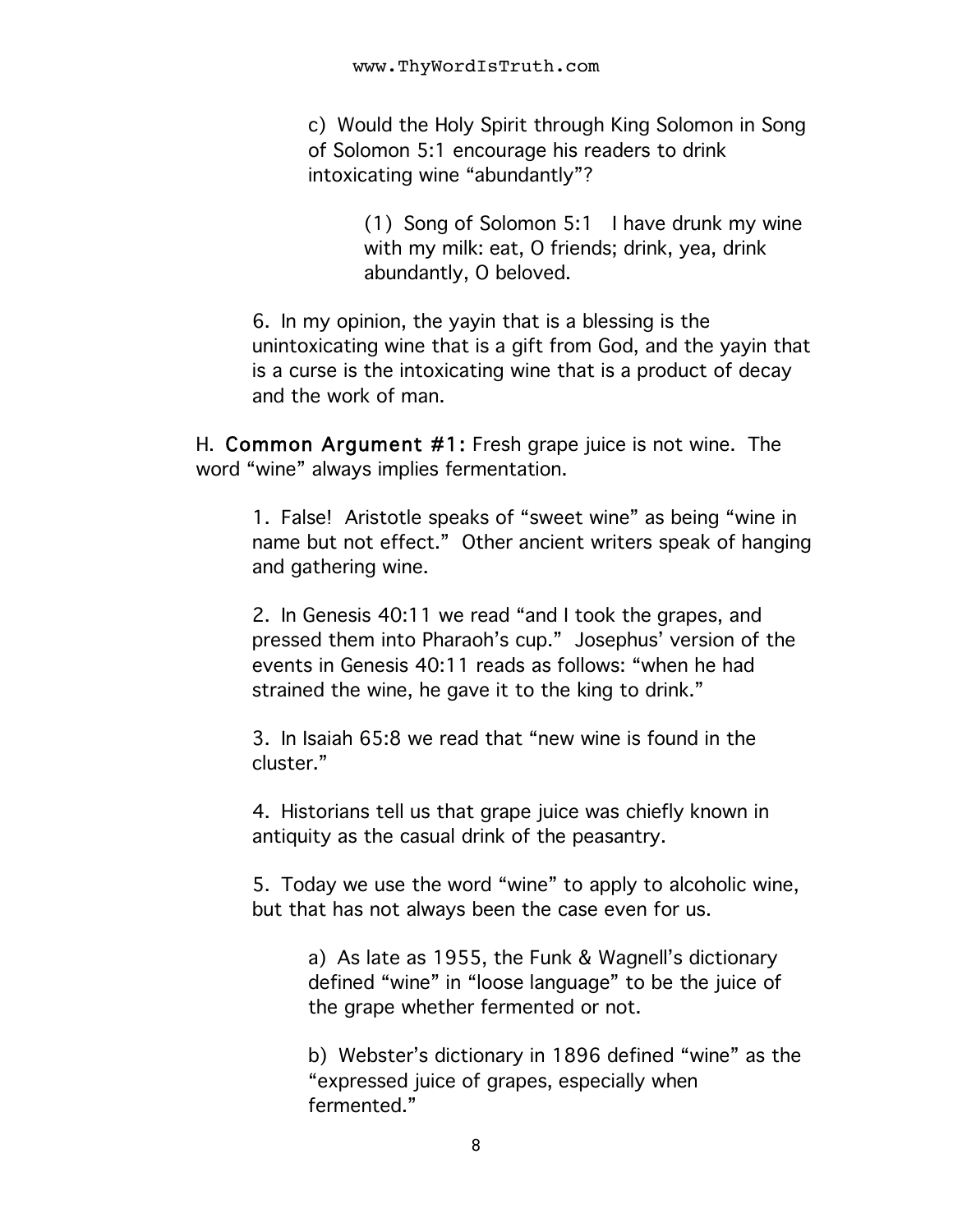c) Webster's dictionary in 1828 defined "must" as "new wine -- wine pressed from the grape but not fermented."

d) The problem is that people have taken the usual meaning of the word "wine" and have made it the only definition of the word. That may be the only definition today, but unless that was true in Jesus' day (and it was not), the argument carries no weight.

I. Common Argument #2: Some argue that fresh grapes were available for only a short period each year and any wine consumed at other times (such as at the Passover) must have been intoxicating.

1. This argument is also false, even though it is presented as fact in numerous well-known Bible dictionaries.

2. Travelers today to Persia and Turkey report that good grapes are to be had nearly throughout the year using the same methods of preservation that were available to the ancients. They are kept by hanging them in clusters from the ceiling of a well-closed room. One writer tells of grapes having been sent from Persia to India wrapped in cotton and sold throughout the year.

3. A related misconception is that it was easier to preserve fermented wine than unfermented wine. In fact, fermented wine was subject to become acidic and moldy. It could easily turn into vinegar.

J. Common Argument #3: Some argue that the ancients were unable to prevent grape juice from fermenting.

1. This argument is also false. Fermentation can be prevented by the exclusion of air or by the reduction of temperature, and both were practiced in ancient times.

2. Grape juice was placed in air-tight jars sealed with olive oil and placed in cool pools to keep it fresh and unfermented.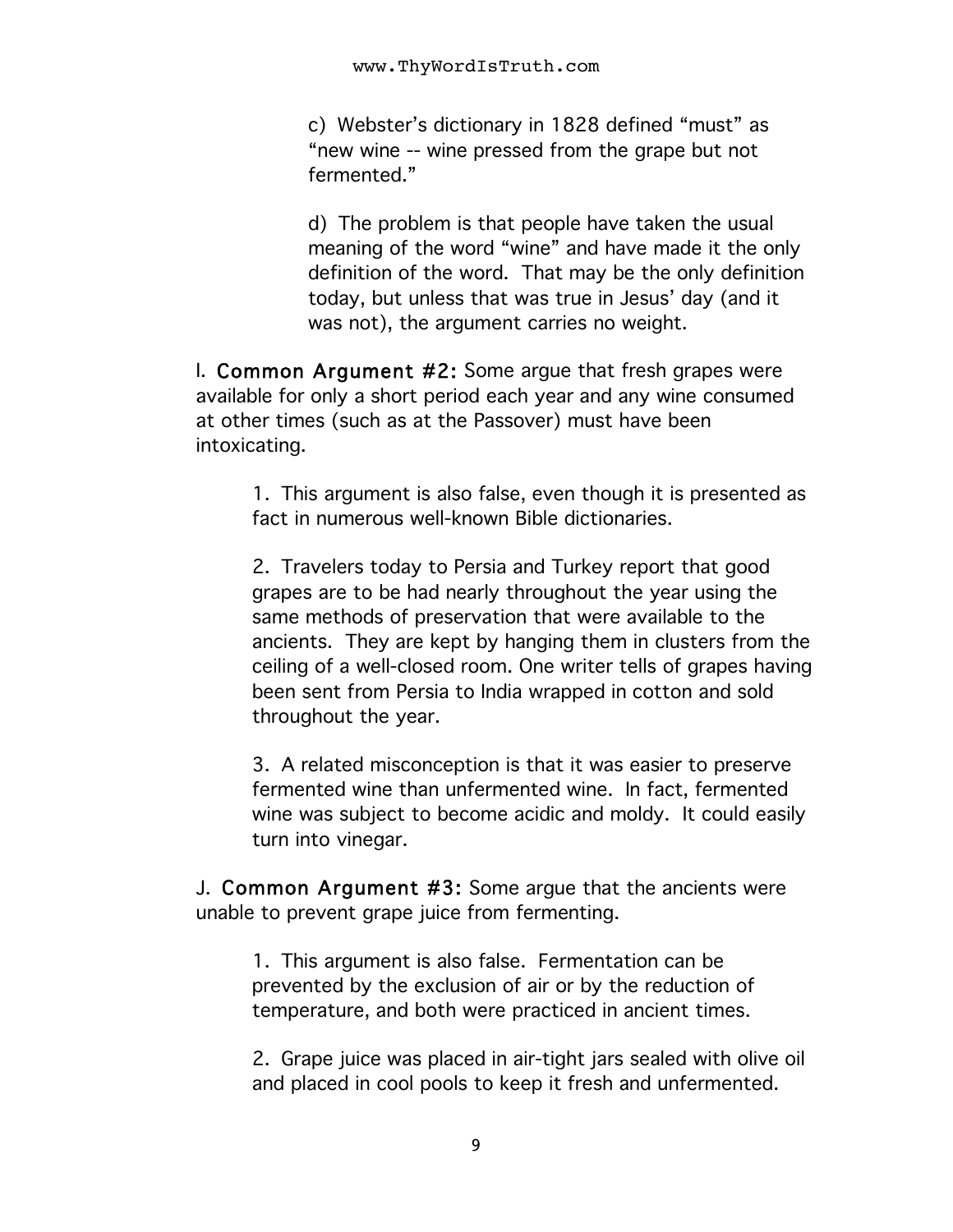3. Fermentation can also be prevented by the fumes of sulfur dioxide, and several ancient authors describe the use of this method.

K. Question #1: Did Jesus create intoxicating wine when he turned water into wine as described in John 2:1-11?

1. John 2:1-11 And the third day there was a marriage in Cana of Galilee; and the mother of Jesus was there: 2 And both Jesus was called, and his disciples, to the marriage. 3 And when they wanted wine, the mother of Jesus saith unto him, They have no wine. 4 Jesus saith unto her, Woman, what have I to do with thee? mine hour is not yet come. 5 His mother saith unto the servants, Whatsoever he saith unto you, do it. 6 And there were set there six waterpots of stone, after the manner of the purifying of the Jews, containing two or three firkins apiece. 7 Jesus saith unto them, Fill the waterpots with water. And they filled them up to the brim. 8 And he saith unto them, Draw out now, and bear unto the governor of the feast. And they bare it. 9 When the ruler of the feast had tasted the water that was made wine, and knew not whence it was: (but the servants which drew the water knew;) the governor of the feast called the bridegroom, 10 And saith unto him, Every man at the beginning doth set forth good wine; and when men have well drunk, then that which is worse: but thou hast kept the good wine until now. 11 This beginning of miracles did Jesus in Cana of Galilee, and manifested forth his glory; and his disciples believed on him.

2. We cannot teach that Jesus both drank and made for human social consumption intoxicating wine and at the same time teach that a Christian has no right to socially drink.

> a) We may be able to argue that the wine of Jesus' day was very different from the fortified wine of our day, but that argument has problems as we will see.

b) We may be able to suggest that a Christian should forgo that right for other reasons, but we cannot teach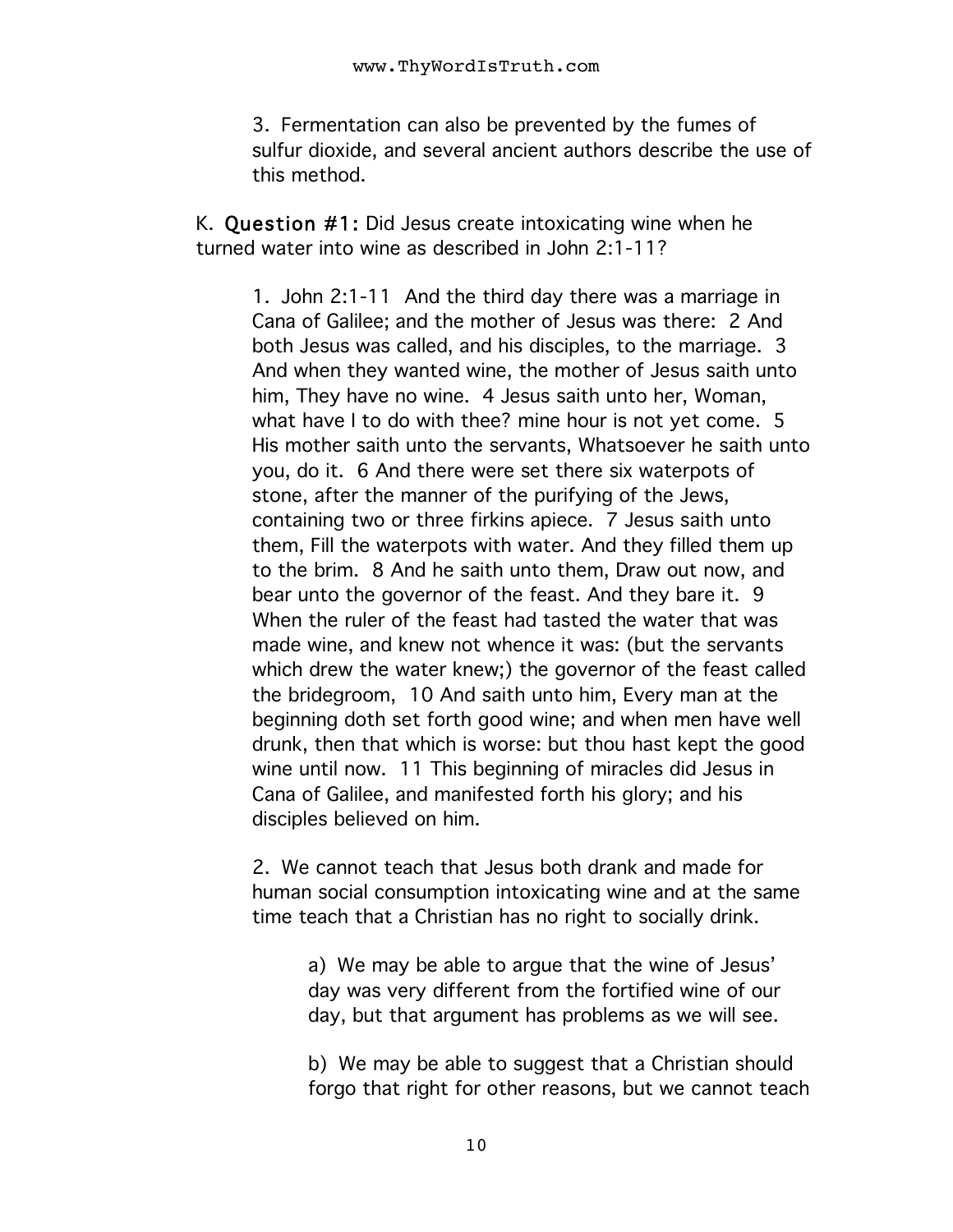that he has no such right if in fact Jesus created, consumed, and distributed intoxicating wine.

3. So this event in John 2 then becomes a central issue with regard to social drinking, which is not surprising because it is the event that is always cited against one who refrains from alcohol for so-called religious reasons.

4. The popular notion that Jesus was a drinker has influenced the drinking habits of many Bible believers throughout the world, perhaps more than anything else that the Bible has to say on the subject.

5. We know from John 2 that Jesus produced at that wedding between 120 and 160 gallons of high-quality wine, and he did so for people who had already had much to drink. The question for us is whether this high-quality wine was alcoholic.

6. Many argue that it was alcoholic.

a) If so, what was the level of the intoxicant?

(1) Is there some level of intoxication (the natural limit, for example) that is permissible, and if so what is that limit and how do we know?

(2) Why should we assume that the wine Jesus made was at or below the natural limit? Could not Jesus have made any type of wine he wanted to make?

b) Did Jesus partake of the alcohol? Certainly if he made it for others we cannot conclude it would have been wrong to drink it himself.

> (1) If the "good wine" in John 2 was "good" because it was alcoholic, then shouldn't we conclude it packed quite a punch?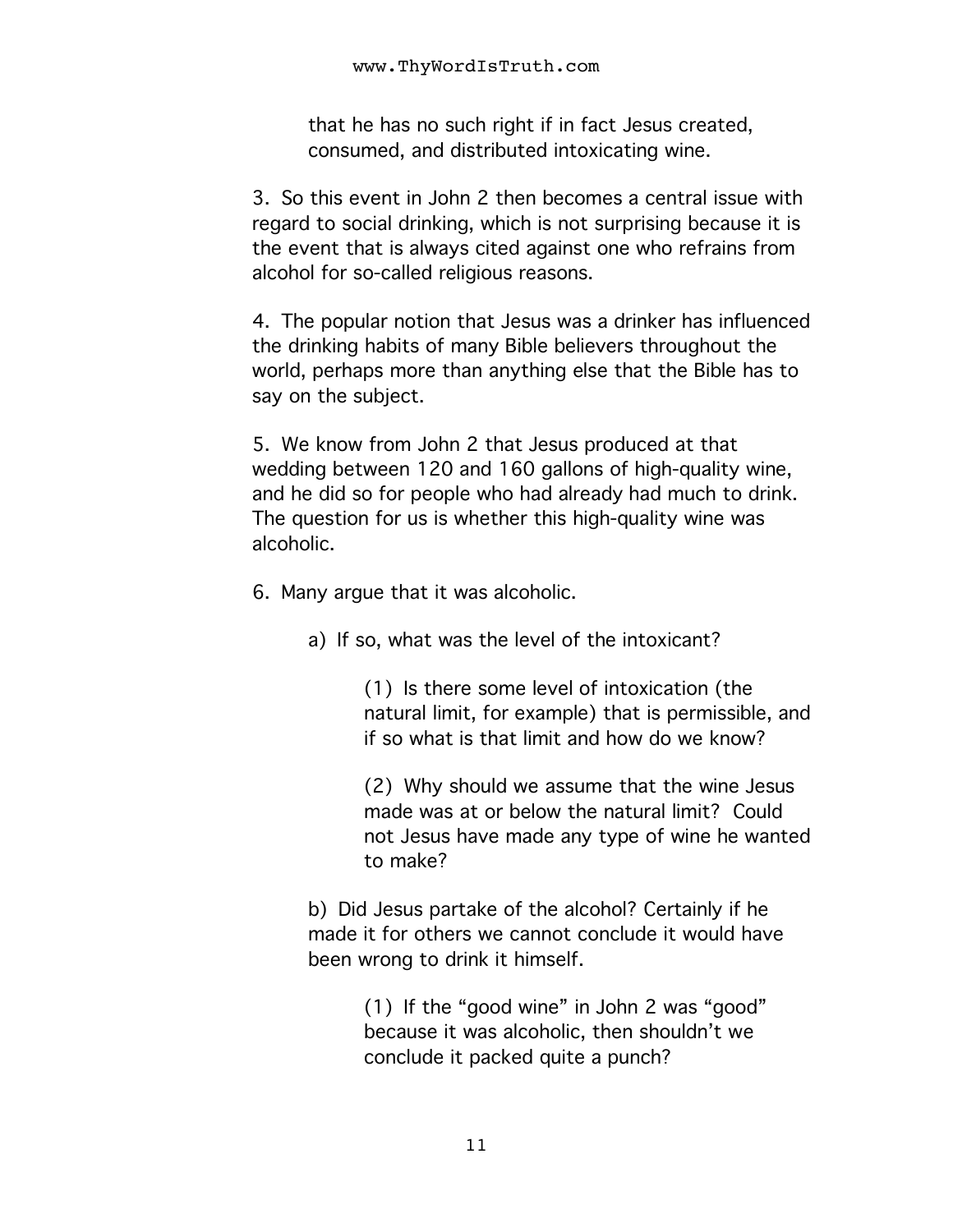c) What would you say if a Christian opened a liquor store next to our property here? What if he sold alcohol to the people we were trying to reach with the gospel? What if he offered that alcohol to the young adults in our congregation and recommended it for their use? What if he offered to provide a free supply for weddings?

> (1) If a Christian has a right to drink alcohol, then what is to prevent him from selling it?

(2) If we really believe that Jesus not only drank but supplied for others to drink large quantities of alcohol at a wedding, then what is wrong with what I just described?

(3) And yet if we think the situation I just described is wrong, then how can we believe that Jesus did in effect the same thing by supplying intoxicating wine to a large number of people at a wedding feast.

d) Burton Coffman has written that it is a perversion of the scripture to assert that Jesus turned water into grape juice at that wedding. Is he correct?

> (1) Burton Coffman on John 2: "This is not to say, however, that the wine Jesus made was supercharged with alcohol like some of the burning liquors that are marketed today under the wine label. That we emphatically deny; but to go further than this and read wine as grape juice seems to this writer to be a perversion of the word of God." (page 64)

(2) McGuiggan calls Coffman's statement a "clear manifestation of ignorance" -- and I agree.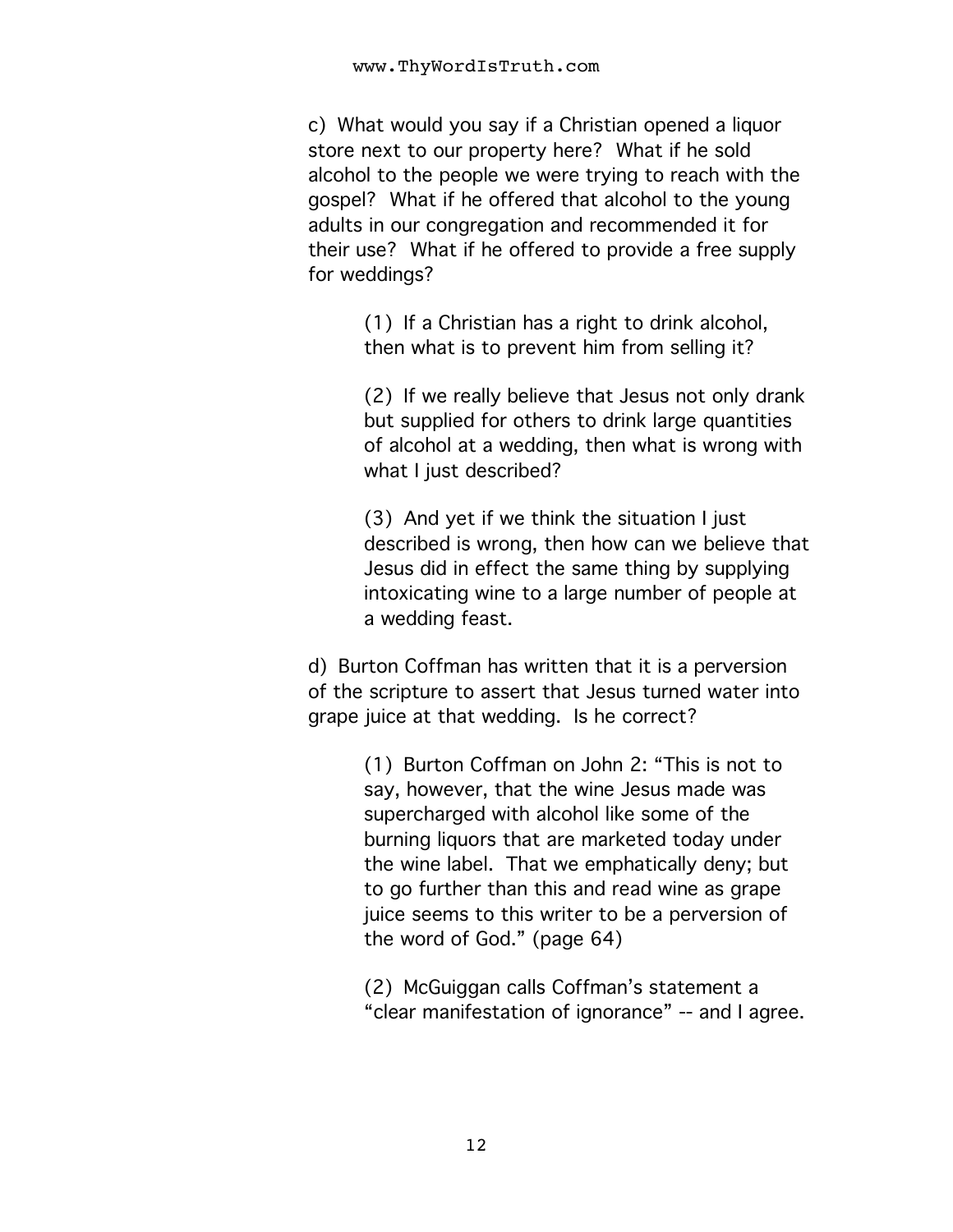(3) Burton Coffman was a classic example of a drive-by commentator! He would just drive by a verse, open the window, and shoot.

(4) Also, how does Coffman know the alcohol content of the wine? On what basis does he "emphatically deny" that it was "supercharged"?

e) Some who so argue provide reasoning to support their view, but many offer nothing more than ridicule for the opposite view. That is, they mockingly say "Well, you don't think he made Kool-Aid, do you?" No, I don't. I believe he made unfermented grape juice, and let me explain why.

7. The belief that Christ created alcoholic wine rests on five assumptions.

> a) First, it is assumed that the Greek word oinos used in John 2 for "wine" always means fermented wine.

> b) Second, it is assumed that since the same Greek word is used both for the wine that Jesus made and the wine that ran out, both must have been the same type of wine, either alcoholic or non-alcoholic.

c) Third, it is assumed that the Jews did not know how to prevent the fermentation of grape juice and since John 2:13 indicates that the wedding was just before the Spring Passover, six months after the grape harvest, the wine must have become fermented.

d) Fourth, it is assumed that the description by the master of the banquet that the wine created by Jesus was "the good wine" means it must have been alcoholic wine.

e) Fifth, it is assumed that the expression "well drunk" in John 2:10 indicates that the guests were intoxicated.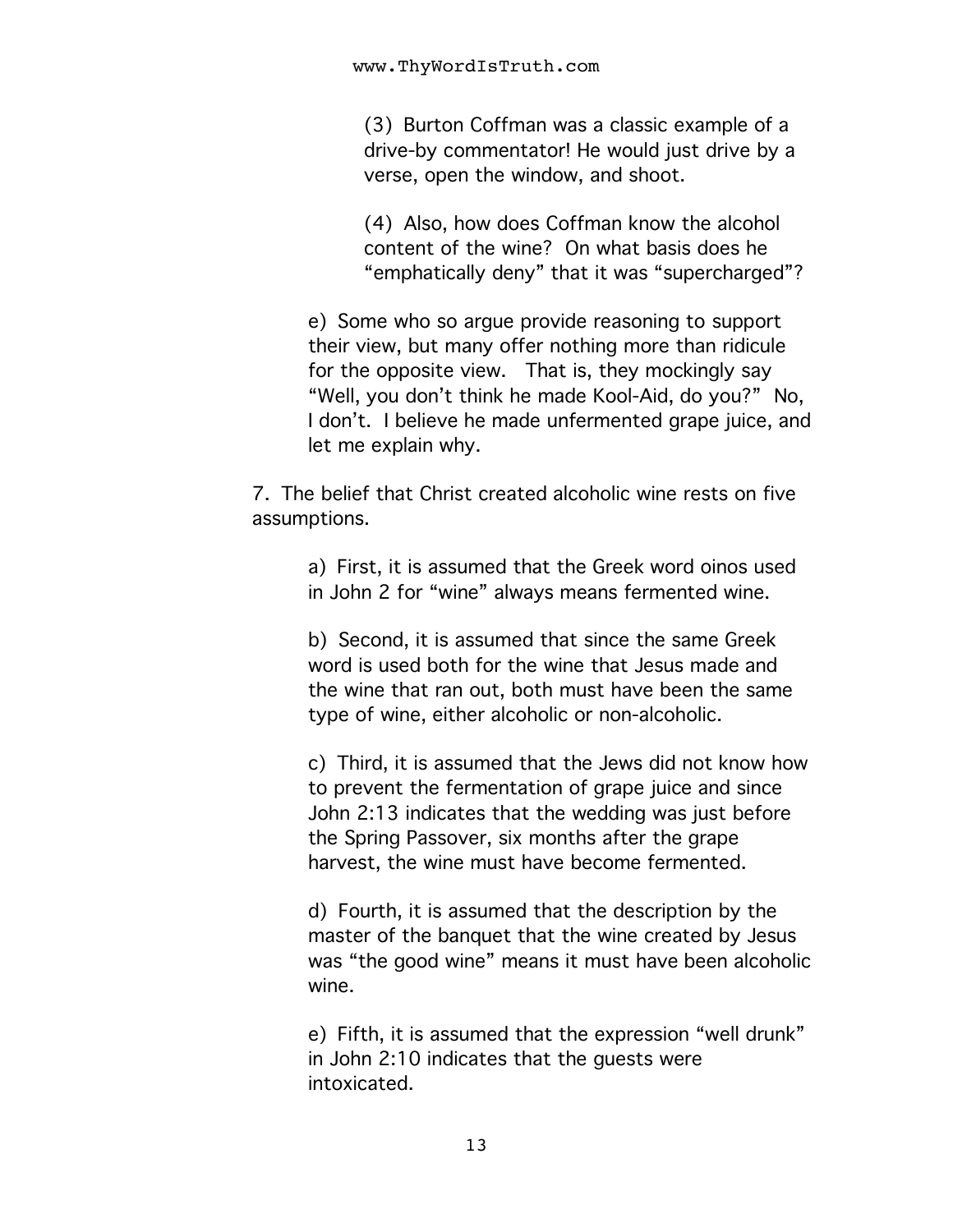8. Each of these assumptions is flawed.

a) The first assumption that the Greek word for wine always meant fermented wine is false.

> (1) There are numerous examples from both pagan and Christian authors that show the Greek word "oinos" can apply to either fermented or unfermented wine.

(2) In fact, that same Greek word is used in the Septuagint at least 33 times to translate the Hebrew word for grape juice (tirosh).

(3) The Greek word "oinos" was a generic term that included both fermented and unfermented wine.

b) The second assumption that the first wine and the latter wine must be the same type is also false.

> (1) Whether "oinos" is fermented or unfermented must be determined by the context.

(2) When the words are used this close together, one might expect them to have the same meaning unless there is some indication that they were different.

(3) In John 2, there is precisely such an indication. The wine created by Jesus is called "the good wine," which tells us that the two wines were different in some way.

c) The third assumption that the Jews did not know how to prevent fermentation is false.

> (1) We have already shown that the ancients were able to prevent grape juice from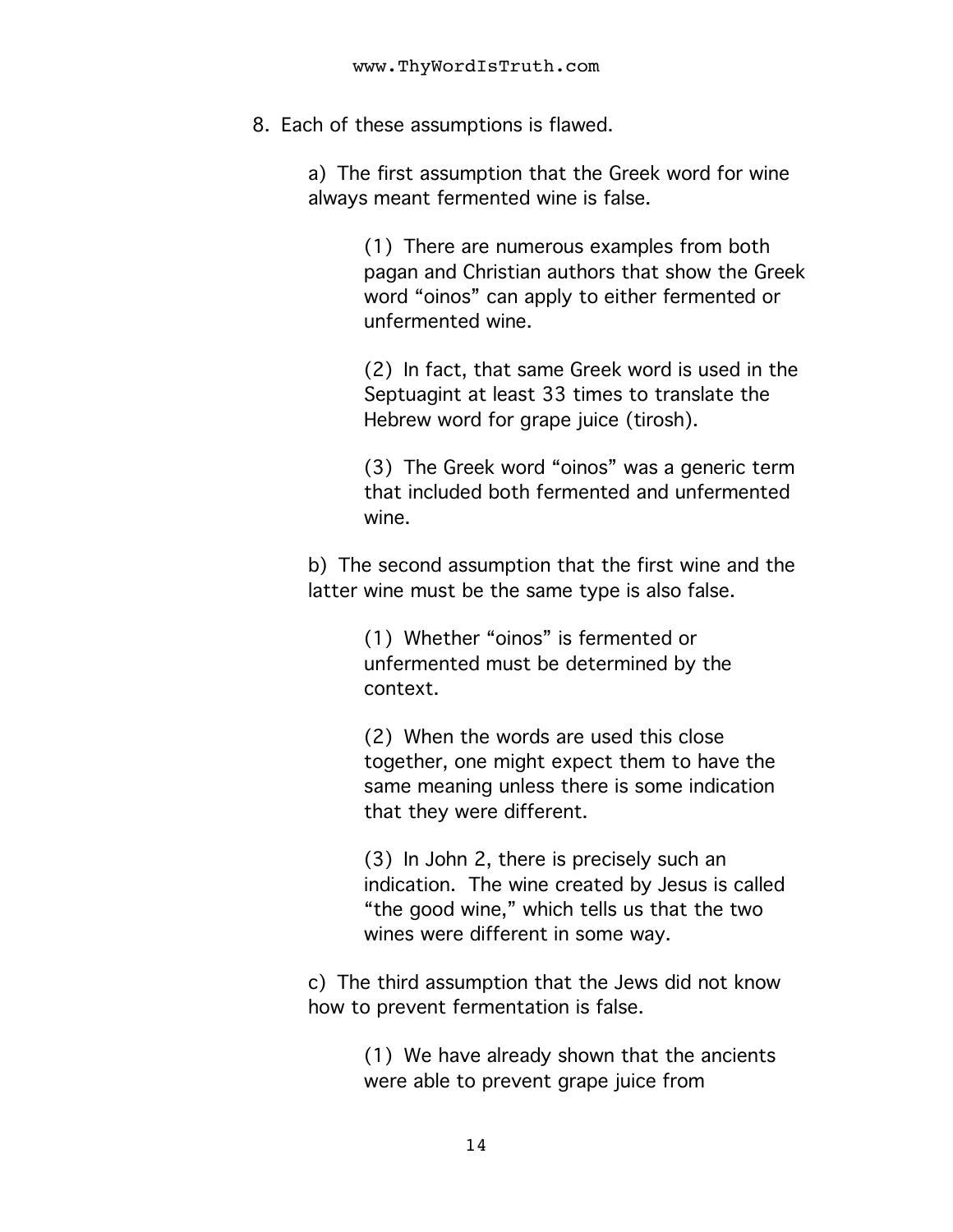fermenting, and so the wine served first could easily have been non-intoxicating.

(2) This assumption proves nothing with regard to the wine created by Jesus. He, of course, could have created any type of wine.

d) The fourth assumption that good wine must have been intoxicating wine is also false.

> (1) This assumption is based on current tastes under which the goodness of a wine is proportional to the strength of the wine and its power to intoxicate.

> (2) In ancient times, the best wines were those whose alcoholic potency had been removed by boiling or filtration.

(3) Pliny (pronounced Plenny) expressly states that good wine was one that was destitute of spirit. Horace and Plutarch make similar statements that good wine is wine that is innocent or harmless.

(4) Thus, the phrase "good wine" in the first century should cause us to assume it was milder rather than stronger than what had come before.

(5) It is also worth noting that the Greek word used for "good" here is not agathos (meaning good) but kalos (meaning morally excellent or befitting).

e) The fifth assumption that the Greek word for "well drunk" means intoxicated is also false.

> (1) The assumption is that since the Greek word "methusthosin" ("well drunk") indicates drunkeness and since this condition is usually caused, according to the banquet master, by the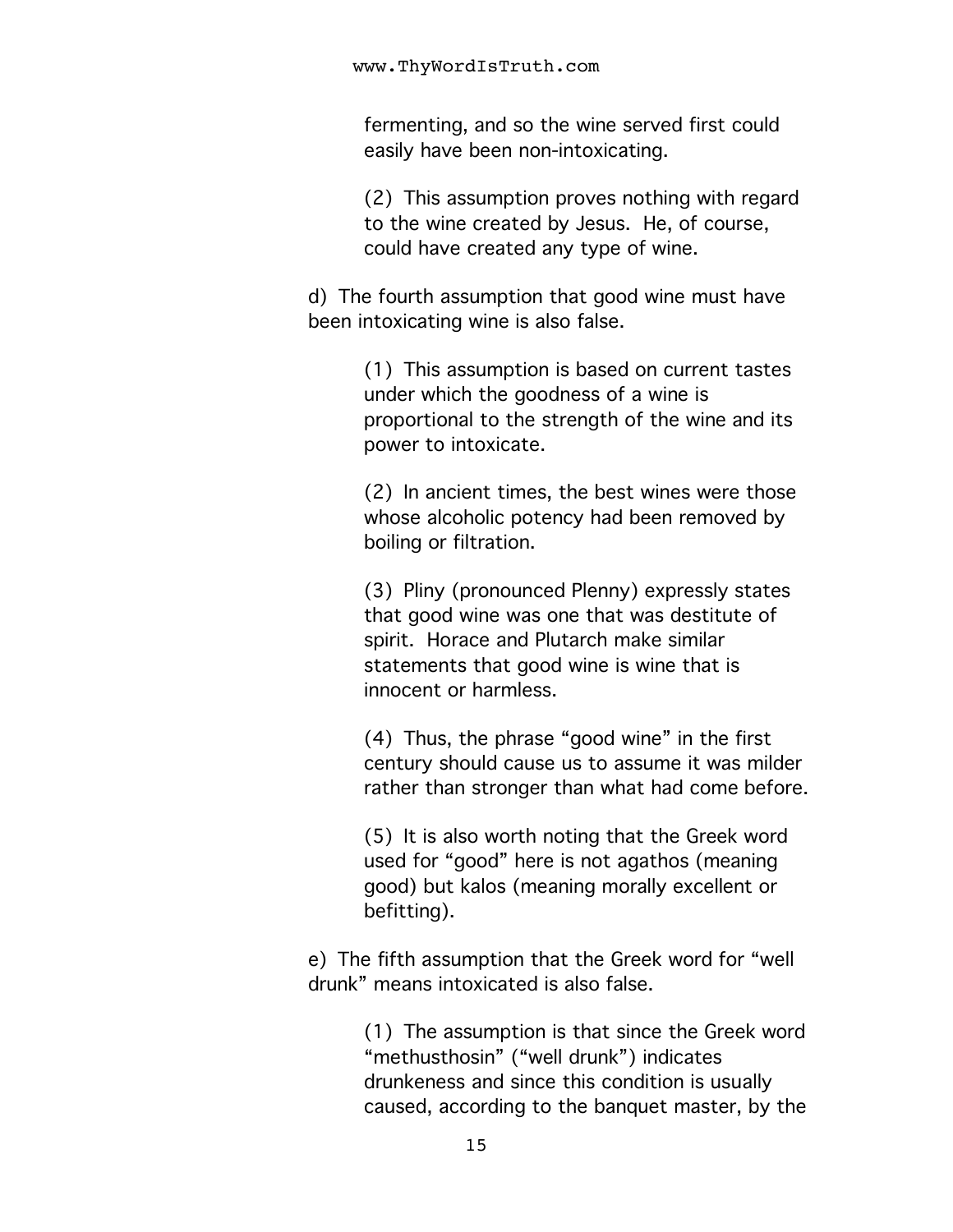"good wine," then the good wine must be intoxicating.

(2) The problem with this assumption is that the Greek word used here can simply mean "to drink freely" without any implication of intoxication.

9. Circumstantial Evidence: Although we may not be able to tell from the events in John 2 whether that wine was intoxicating, perhaps we can tell from other verses in the Bible that describe the nature of Christ and the attitude of God toward drunkenness.

> a) God's attitude toward those who give their neighbors intoxicating drink is clear:

> > (1) Habakkuk 2:15 "Woe unto him that giveth his neighbour drink, that puttest thy bottle to him, and makest him drunken also, that thou mayest look on their nakedness!"

b) Isaiah 28:7 But they also have erred through wine, and through strong drink are out of the way; the priest and the prophet have erred through strong drink, they are swallowed up of wine, they are out of the way through strong drink; they err in vision, they stumble in judgment.

c) John 2:11 tells us that the object of this miracle was to manifest Jesus' glory.

> (1) Do we really believe that Jesus manifested his glory by providing 150 gallons of intoxicating wine to guests at a wedding who had already had their fill of drink?

(2) And what type of wine would we have expected Jesus to create to manifest his glory? Fresh, new wine or decayed, intoxicating wine?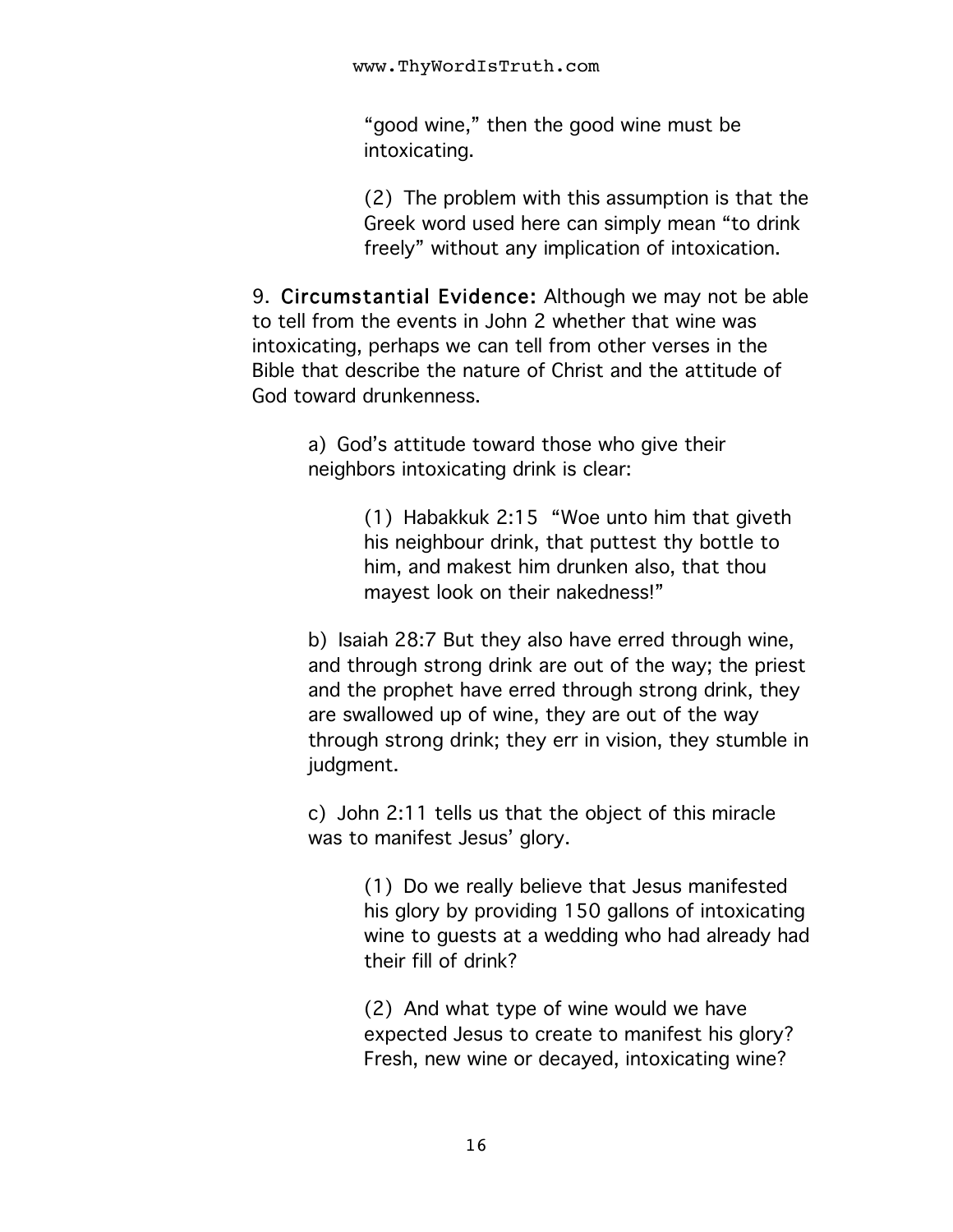(3) R. A. Torrey: "There is not a hint that the wine He made was intoxicating. It was freshmade wine. New-made wine is never intoxicating. It is not intoxicating until some time after the process of fermentation has set in. Fermentation is a process of decay. There is not a hint that our Lord produced alcohol, which is a product of decay and death. He produced a living wine uncontaminated by fermentation."

(4) William Pettingill: "I am satisfied that there was little resemblance in [the wine made by Christ] to the thing described in the Scripture of God as biting like a serpent and stinging like an adder (Proverbs 23:29-32). Doubtless rather it was like the heavenly fruit of the vine that He will drink new with His own in His Father's kingdom (Matthew 26:29). No wonder the governor of the wedding feast at Cana pronounced it the best wine kept until the last. Never before had he tasted such wine, and never did he taste it again."

(5) Leon C. Field: "Christ was not Mohammed, holding out to men the allurement of sensual paradise." He calls us to a life of abstinence and self-denial rather than to a life of luxury and selfindulgence.

10. Conclusion: In my opinion, Jesus did not create intoxicating wine for the guests at that wedding.

> a) Why was the wine so good? Because Jesus made it! Because the only drink they usually had that time of year was syrupy goop reconstituted with water, and Jesus made fresh grape juice better than anything they had ever had at any time of the year.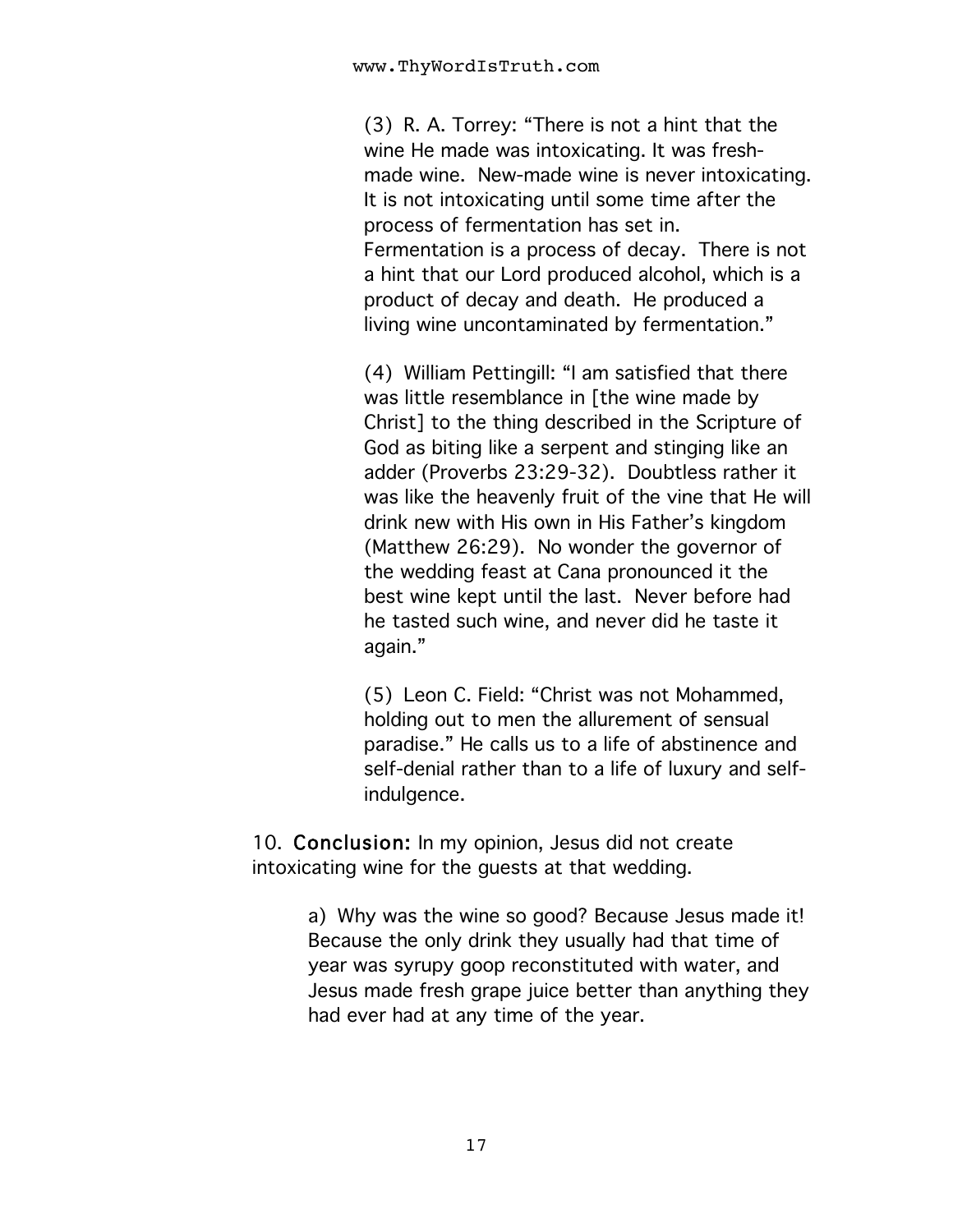b) Although it is just an opinion, I think the weight of evidence is on my side. In any event, I certainly refuse to be apologetic or sheepish in expressing that opinion.

L. Question #2: What about Acts 2:13 where the apostles were accused of being drunk on new wine? Doesn't that prove that new wine can be intoxicating wine?

1. No, it doesn't. Think about that accusation for a moment. Why didn't they just accuse the apostles of being drunk? Why did they also suggest what they might be drunk on? And then, having done so, why not just say they were drunk on wine? Why suggest they were drunk on new wine?

2. The most logical answer is that the question was intended to mock the apostles -- and the apostles were known to drink only new wine, which was non-intoxicating. They were mockingly being accused of having become drunk on their grape juice! Isn't that exactly what the text says?

a) Acts 2:13 Others mocking said, These men are full of new wine.

3. This verse establishes that the apostles abstained from alcohol and that their abstinence was well-known! And if that was true of the apostles, what must have been true of their Master?

4. And does this mocking insult make any sense at all if Jesus was known to have supplied gallons of intoxicating wine at a wedding?

M. Question #3: What about 1 Timothy 5:23 where Timothy is told to use a little wine for his stomach's sake?

1. 1 Timothy 5:23 Drink no longer water, but use a little wine for thy stomach's sake and thine often infirmities.

2. First, once again we do not know whether this wine was intoxicating or not. There is some evidence that the ancients added grape juice to their water for medicinal purposes.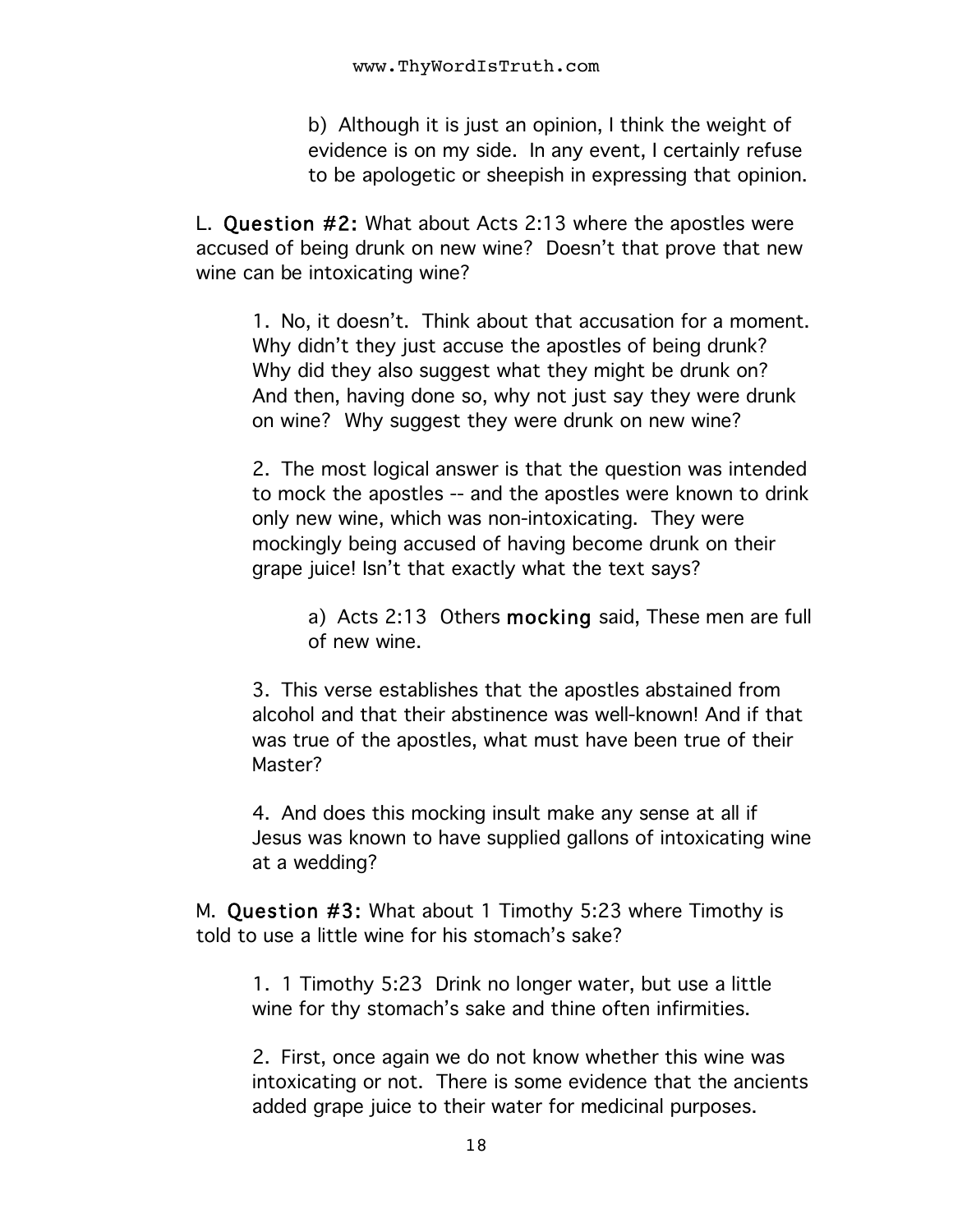3. Second, the instruction to use wine for medicinal purposes can provide no justification for using any type of wine for recreational purposes.

4. Third, it is possible that the "little wine" Paul had in mind was intoxicating, but it was intended to purify the polluted water that Timothy had been drinking and that was causing his stomach troubles.

5. And fourth, a point that is often overlooked is that Paul's instruction assumes that Timothy normally abstained from whatever type of wine Paul is now telling him to drink. What this passage teaches is that, at least for Timothy, abstinence was the rule.

N. Question #4: What about 1 Timothy 3:8 where deacons are told not to be given to much wine?

1. 1 Timothy 3:8 Likewise must the deacons be grave, not doubletongued, not given to much wine, not greedy of filthy lucre.

2. Does that imply deacons can be given to a little wine? If so, then why does it not also imply that non-deacons can be given to much wine? Just how far should we run with that negative implication?

a) It is amazing how people can read a prohibition and find license.

b) In Ecclesiastes 7:17, Solomon said "Be not over much wicked." Did he mean they could be a little wicked?

c) It is possible for language to condemn an excess of something without approving the thing itself.

d) Peter, for example, in 1 Peter 4:4 spoke about an "excess of riot." Did he imply that a little riot is okay?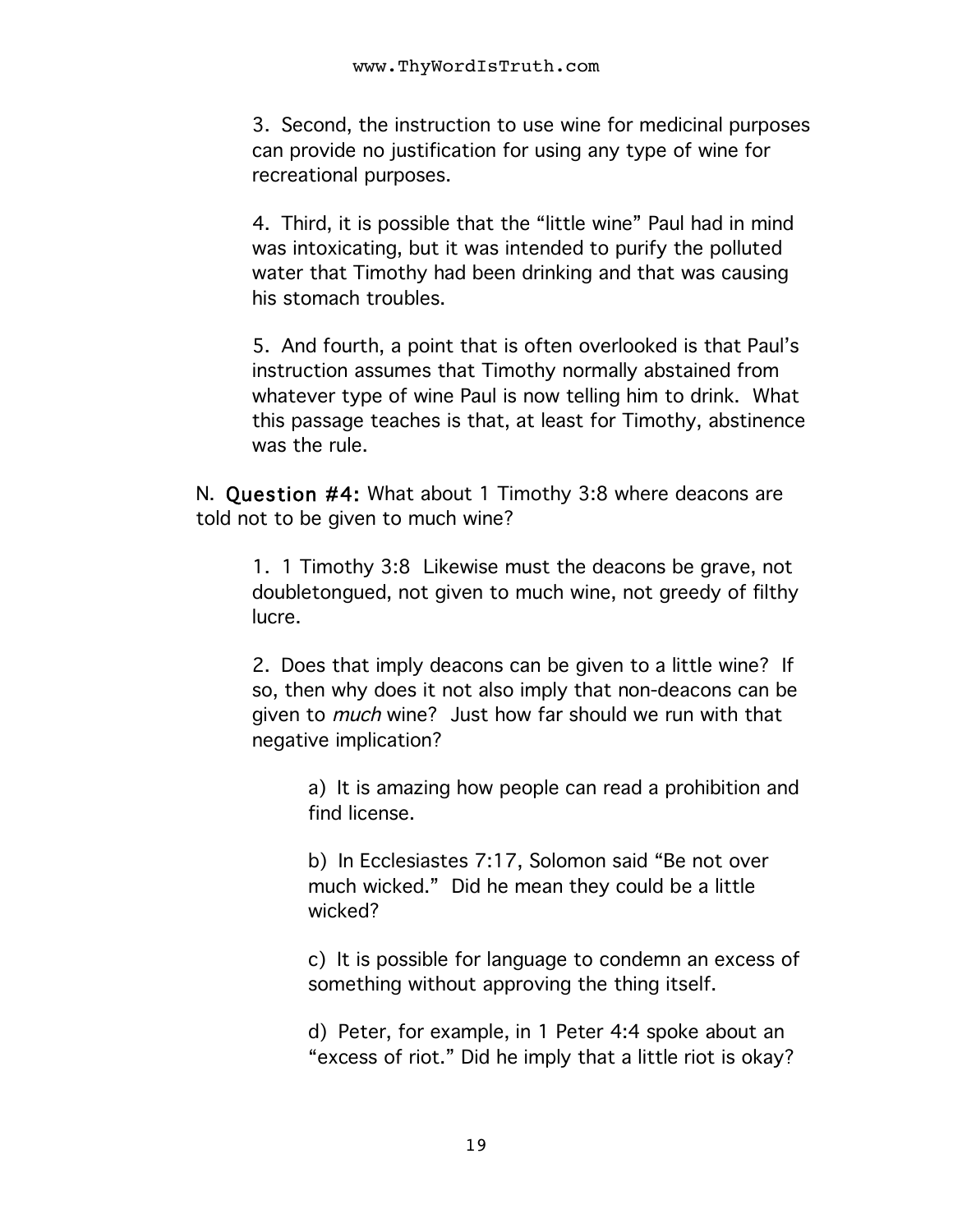e) Barnes: "It is not affirmed that it would be proper for the deacon, any more than the bishop, to indulge in the use of wine in small quantities, but it is affirmed that a man who is much given to the use of wine ought not, on any consideration, to be a deacon."

f) Further, deacon's wives in 1 Timothy 3:11 are charged to be "sober" (nepho), which signifies "to be free from the influence of intoxicants" (Vine Expository Dictionary)

g) "So if the deacon can be given to a little wine then that means several things. The deacon can be given to a little of that which the Scripture declares is a "mocker" and "raging". The deacon can be given to a little of that which perverts judgment. The deacon can be given to a little of that which the Scripture instructs us not to look upon. The deacon can be given to a little of that which takes away the heart. The deacon can be given to a little of upon which woe is pronounced. I, for one, cannot believe those things. I am not prepared to argue that a little is OK, simply because God says he is not to be given to much wine. If this was all that was said about the matter I might be able to entertain the thought, but this is not all that is written on the matter."

3. It is possible that the use of "wine" here may be an example of the figure of speech known as synecdoche, a form of which is when a specific object is made to stand for a general truth.

> a) For example, "bread" (Matthew 6:11) stands for food of any sort. It is mentioned specifically, however, because it was commonly eaten at meals.

b) Accordingly, moderation in "wine" may simply stand for the principle of self-control at large.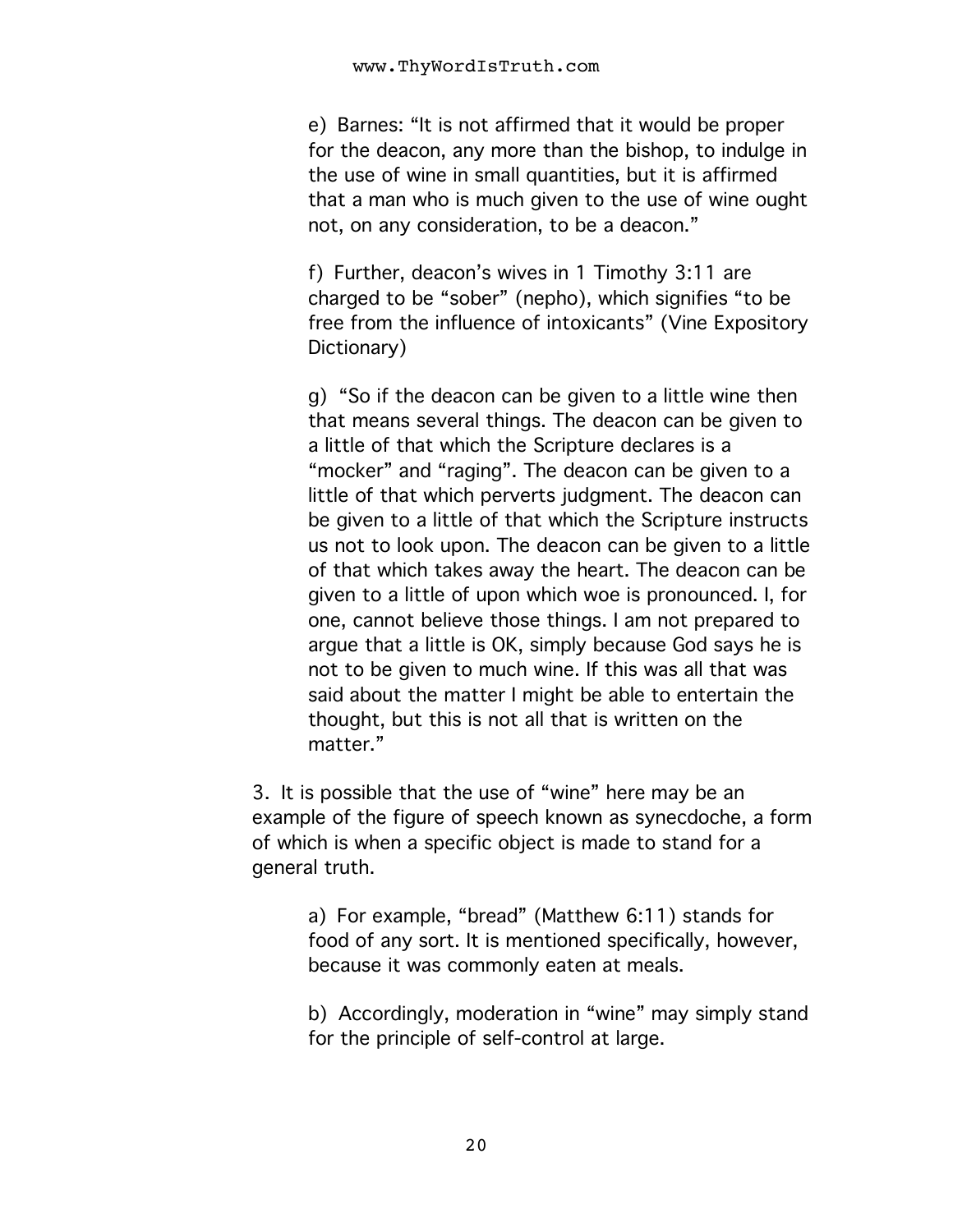c) It is interesting how certain terms appear to balance one another. The bishop must be "temperate" (1 Timothy 3:2), and "... deacons in like manner ... not given to much wine" (3:8).

4. Again, the wine in view here may not have been intoxicating.

> a) In that case, Paul is telling them to show temperance in an approved activity. In effect, he is telling them not to be liquid gluttons.

b) Ancient writers tell us of drinking contests where volume rather than intoxication was the aim.

c) A popular vice of that time was to drink a lot of unfermented wine. They used various methods to promote thirst. These drinkers might continue drinking all night at their feasts. Excessive drinking, even of non-alcoholic drinks corresponded to gluttony -- the excessive use of food. Paul may simply be guarding the deacons against a vice of the day.

d) Perhaps it was assumed that they would never partake of intoxicating wine, and Paul was telling them not to partake too much of the other kind.

e) One reason may have been that to an outsider it was difficult to know what was being consumed. I, for example, would never drink grape juice at an event where wine was being served because everyone there (who didn't know me well) would likely assume I was drinking wine.

O. Question #5: What about Matthew 9:17 where Jesus said that new wineskins were needed for new wine?

1. Matthew 9:17 Neither do men put new wine into old bottles: else the bottles break, and the wine runneth out, and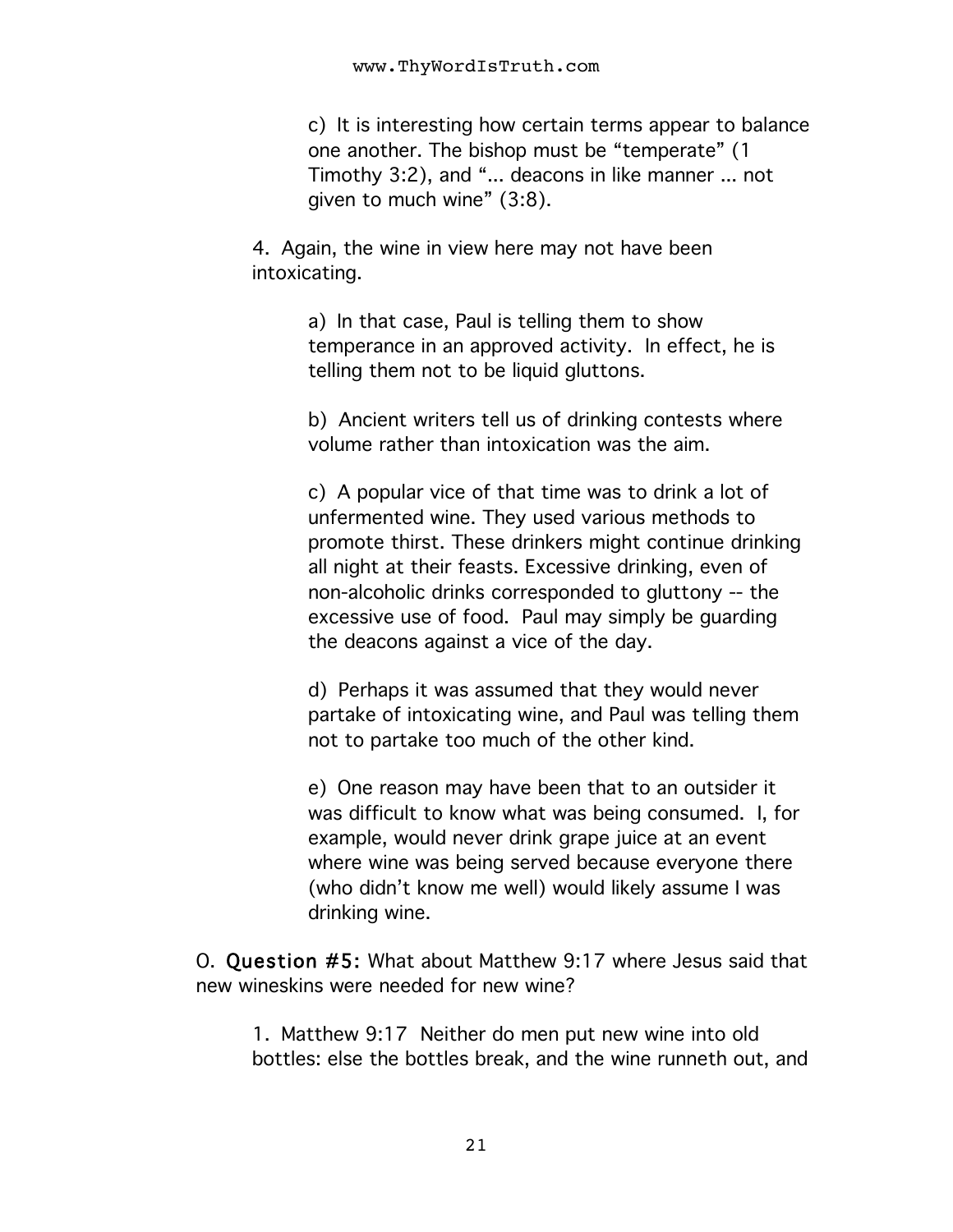the bottles perish: but they put new wine into new bottles, and both are preserved.

2. First, this passage shows that Coffman's comments were reckless because on anyone's view, what is put in the wineskins must be unfermented wine or else the story loses its whole point.

3. But why was the wine put in the wineskins?

a) Theory #1: New wine needed a new wineskin so that when it fermented the skin would not break.

b) Theory #2: New wine needed a new wineskin so that the dregs of ferment in the old wineskin would not cause the new wine to ferment. That is, the new wineskin prevented it from fermenting.

4. Which theory is correct? Physics favors the second theory.

> a) The expansion power of carbonic gas is incredible - it has been known to break the metal hoops on barrels.

b) A gallon of grape juice produces 50 gallons of carbon dioxide when converted into ethyl alcohol.

c) No wineskin -- new or old -- could keep from bursting under such conditions.

d) Job 32:19 Behold, my belly is as wine which hath no vent; it is ready to burst like new bottles.

P. Question #6: What about the Last Supper? Did that involve intoxicating wine?

1. We are often told that the wine at the last supper must have been intoxicating because that was the only type of wine available at that time of year. We have dealt with that misconception already.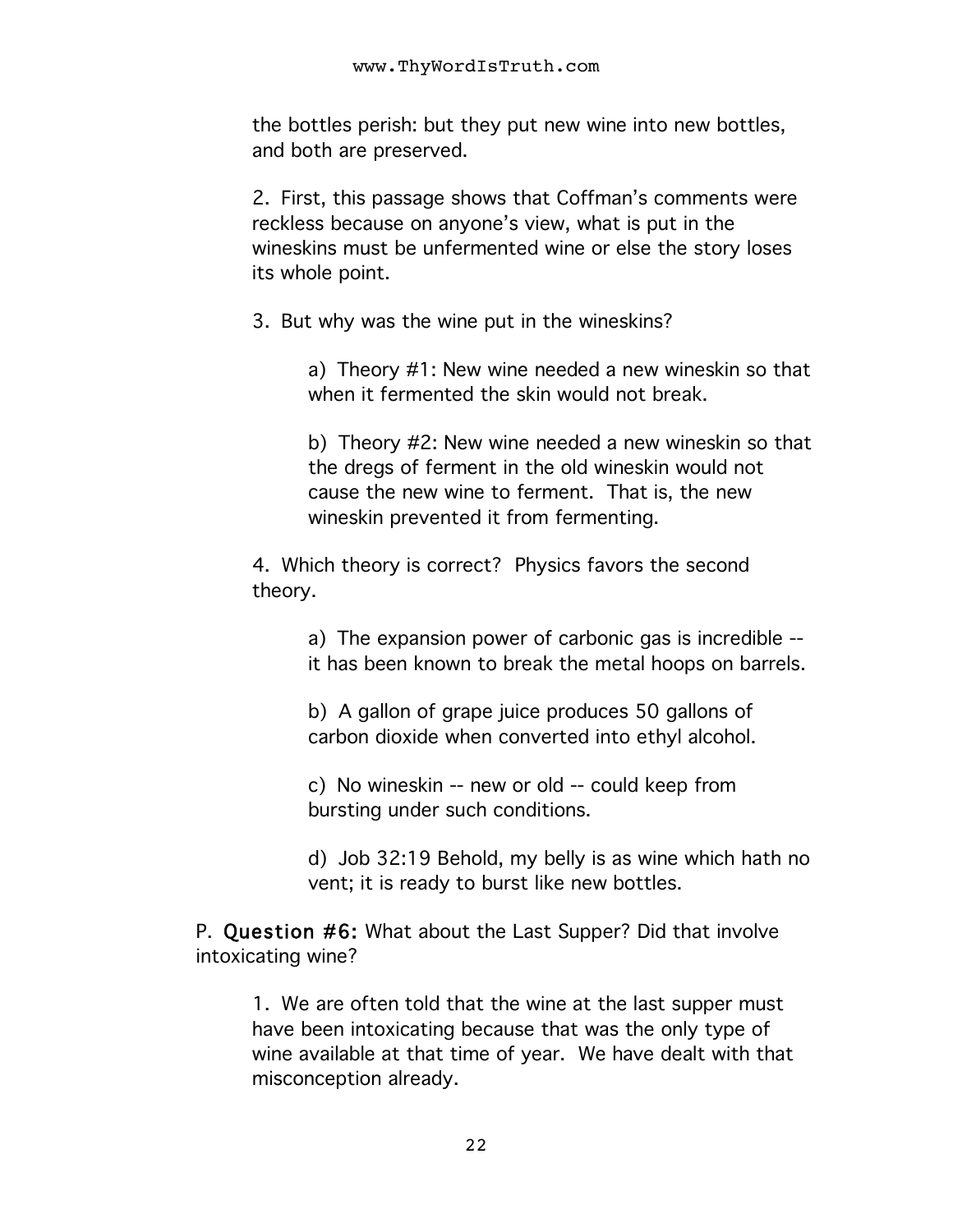2. But there are other reasons why I believe the wine at the Last Supper was not intoxicating.

> a) The Talmud says that each person must drink 4 cups of wine at Passover. That would be about 3 pints. Do we really believe that each of the apostles drank 3 pints of intoxicating wine at the Last Supper?

b) And if so, then why a short time later did Jesus refuse the Roman drink from the cross?

c) Leaven was forbidden at the Passover. It would seem strange for participants to know that they had to remove all that was fermented but still consume 3 pints of fermented wine!

d) Leaven is a symbol of corruption, and yet the wine at the Last Supper denoted Christ's blood.

> (1) Matthew 26:28 For this is my blood of the new testament, which is shed for many for the remission of sins.

(2) Acts 13:37 But he, whom God raised again, saw no corruption.

(3) 1 Peter 1:18-19 Forasmuch as ye know that ye were not redeemed with corruptible things, as silver and gold, from your vain conversation received by tradition from your fathers; 19 But with the precious blood of Christ, as of a lamb without blemish and without spot.

e) The other element at the Last Supper was without leaven. Why would we suppose that was not true of the wine as well?

Q. 10 Reasons Not to Drink: What if the Bible does approve intoxicating beverages? Would there still be any reasons why we should nevertheless abstain today?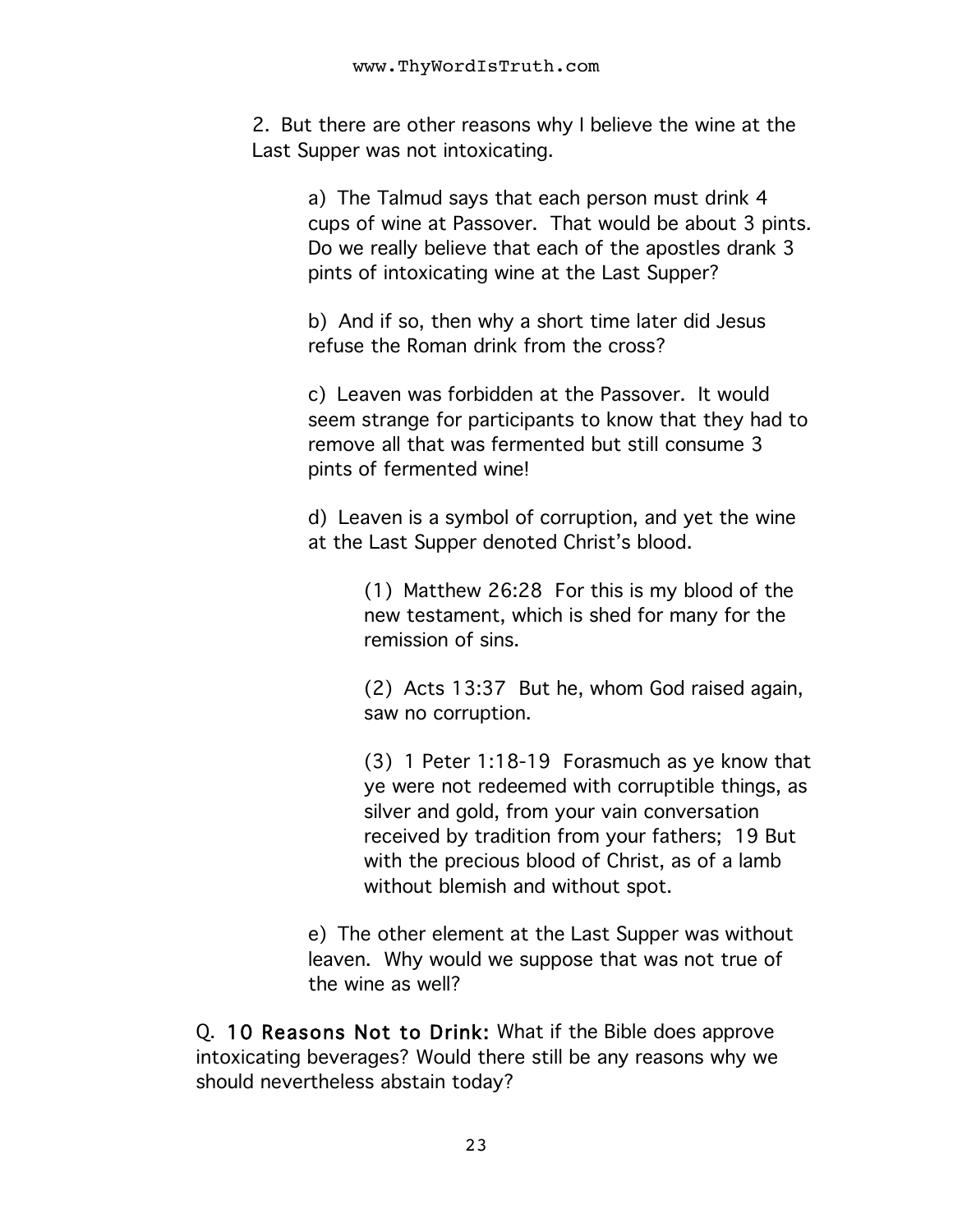1. One could argue that we cannot say that the sinless Christ and his word approve of moderate social drinking and yet say we are opposed to it on moral grounds. But on the other hand, wine today is more potent than it was in those days, and its effect on our society today has similarly become more potent.

2. Reason #1: I think we would all agree that abstinence is the safe course of action. No one will ever become a drunk if they never take that first drink.

> a) Why play close to the edge with something as dangerous as alcohol? Should we live on a slippery slope? Do we want others to join us there?

b) One in fifteen who drink will become an alcoholic. The best way to avoid being that one is to never take that first drink.

3. Reason #2: Alcohol has a negative effect on our society. Why support the liquor industry?

a) Harry Emerson Fosdick: "The liquor traffic is for everything we are against, and against everything we are for. At the heart of the Christian conscience of this country there is a conviction -- make up your mind to it -- that the liquor traffic and the Christian gospel stand for two diverse and contradictory conceptions of personal and social life."

b) Do we want to approve and support and industry that promotes and sells the raw material with which a fellow human "digs his grave and builds his hell"?

4. Reason #3: It is hard enough to be holy while sober. Why make it even more difficult?

> a) Henrews 12:1 Wherefore seeing we also are compassed about with so great a cloud of witnesses, let us lay aside every weight, and the sin which doth so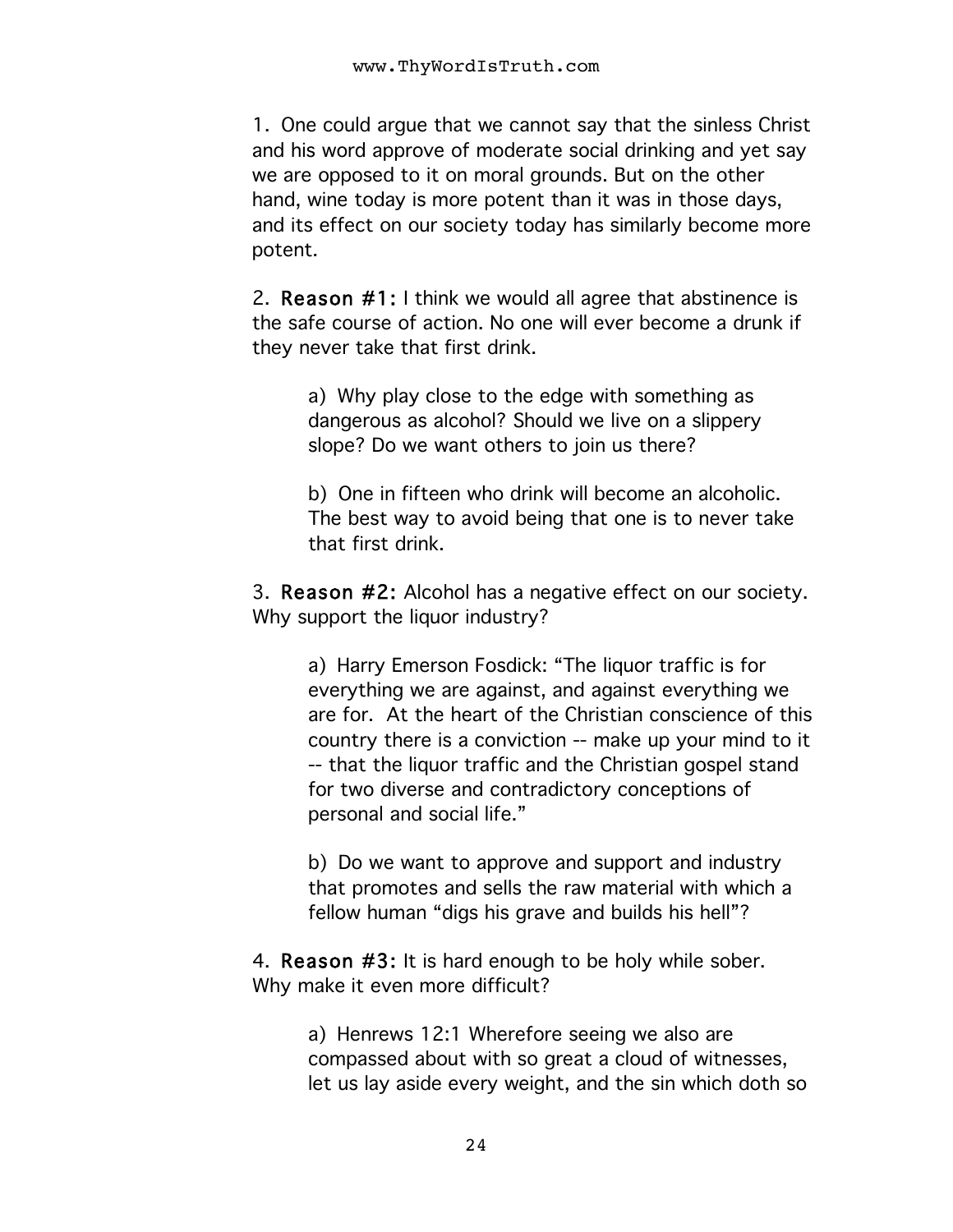easily beset us, and let us run with patience the race that is set before us.

b) 1Pet. 1:15-16 But as he which hath called you is holy, so be ye holy in all manner of conversation; Because it is written, Be ye holy; for I am holy.

5. Reason #4: Abstaining from alcohol is a good way to be seen as different in a sin-soaked and booze-soaked world. It presents an opportunity to teach.

> a) 2Cor. 6:17 Wherefore come out from among them, and be ye separate, saith the Lord, and touch not the unclean thing; and I will receive you.

6. Reason #5: We are commanded to be sober and watchful.

> a) Titus 2:11-12 For the grace of God that bringeth salvation hath appeared to all men, 12 Teaching us that, denying ungodliness and worldly lusts, we should live soberly, righteously, and godly, in this present world.

b) 1 Peter 4:7 But the end of all things is at hand: be ye therefore sober, and watch unto prayer.

7. Reason #6: We don't want our children to drink (or use other drugs for that matter).

> a) Matthew 18:6-7 But whoso shall offend one of these little ones which believe in me, it were better for him that a millstone were hanged about his neck, and that he were drowned in the depth of the sea. 7 Woe unto the world because of offences! for it must needs be that offences come; but woe to that man by whom the offence cometh!

8. Reason #7: It will take away a powerful weapon from Satan's arsenal.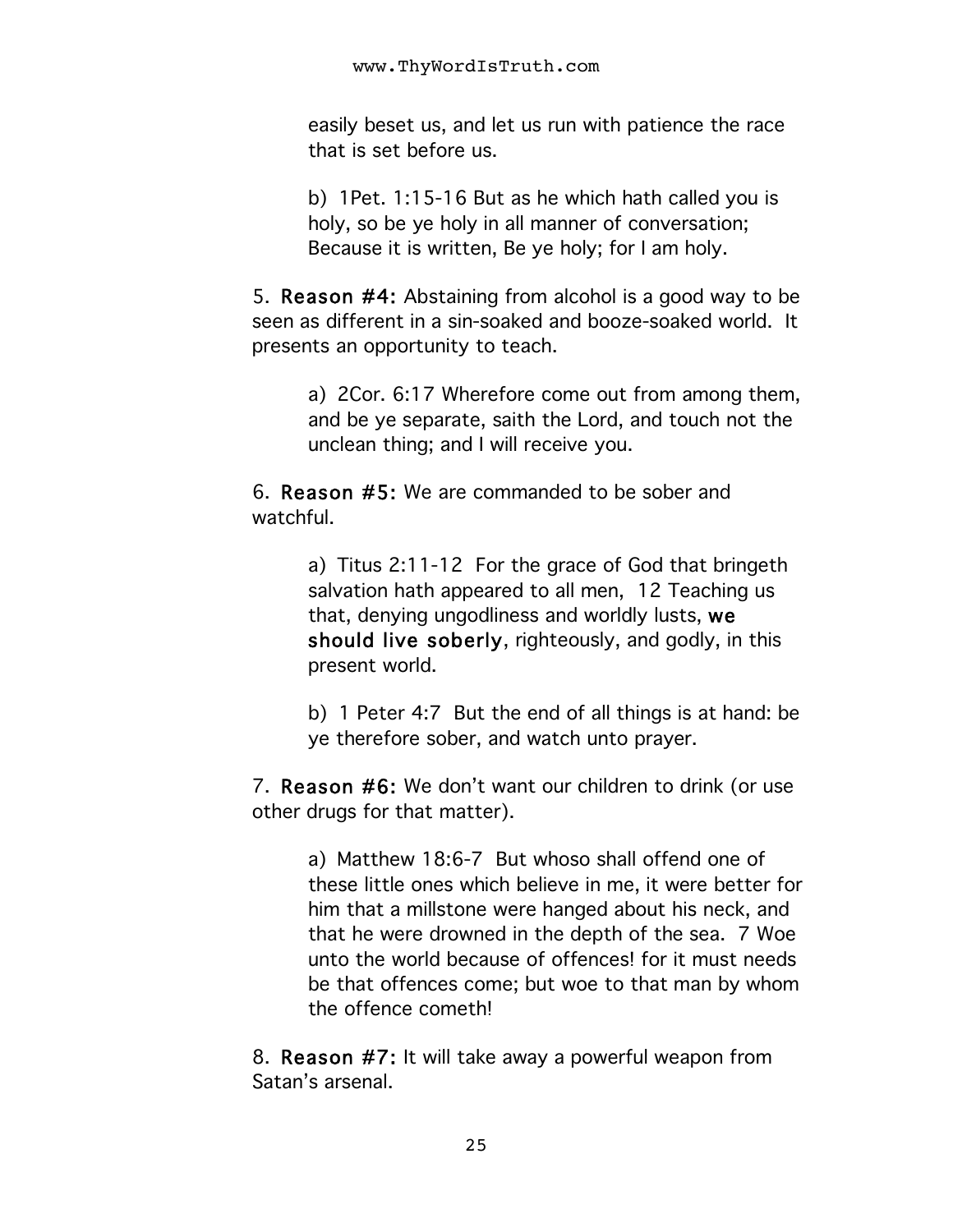a) 1 Peter 5:8 Be sober, be vigilant; because your adversary the devil, as a roaring lion, walketh about, seeking whom he may devour.

9. Reason #8: Alcohol is a mocker.

a) Proverbs 20:1 Wine is a mocker, strong drink is raging: and whosoever is deceived thereby is not wise.

b) "The longer we see beer as the friend of crystal rivers and untouched landscapes, the more believable will become its lie. The industry wants to recycle beer cans, but will they recycle the broken marriages they caused? Will they recycle the dead and maimed in auto accidents they caused? Will they restore the promising career that they ruined? Will they restore the modesty and self-respect they stole?"

c) Oh, but it's just one bottle of beer, we hear! We miss the whole power of the liquor business when we focus on just one bottle of beer. It is much more than just that.

#### 10. Reason #9: Alcohol enslaves.

a) 1 Corinthians 6:12 All things are lawful unto me, but all things are not expedient: all things are lawful for me, but I will not be brought under the power of any.

11. Reason #10: Alcohol ruins families.

a) It ruins families through automobile accidents, broken homes, and ruined lives and careers.

R. In my opinion, not only does the Bible not approve intoxicating wine, but it disapproves of its use in any amount.

## III. Gambling

A. History of gambling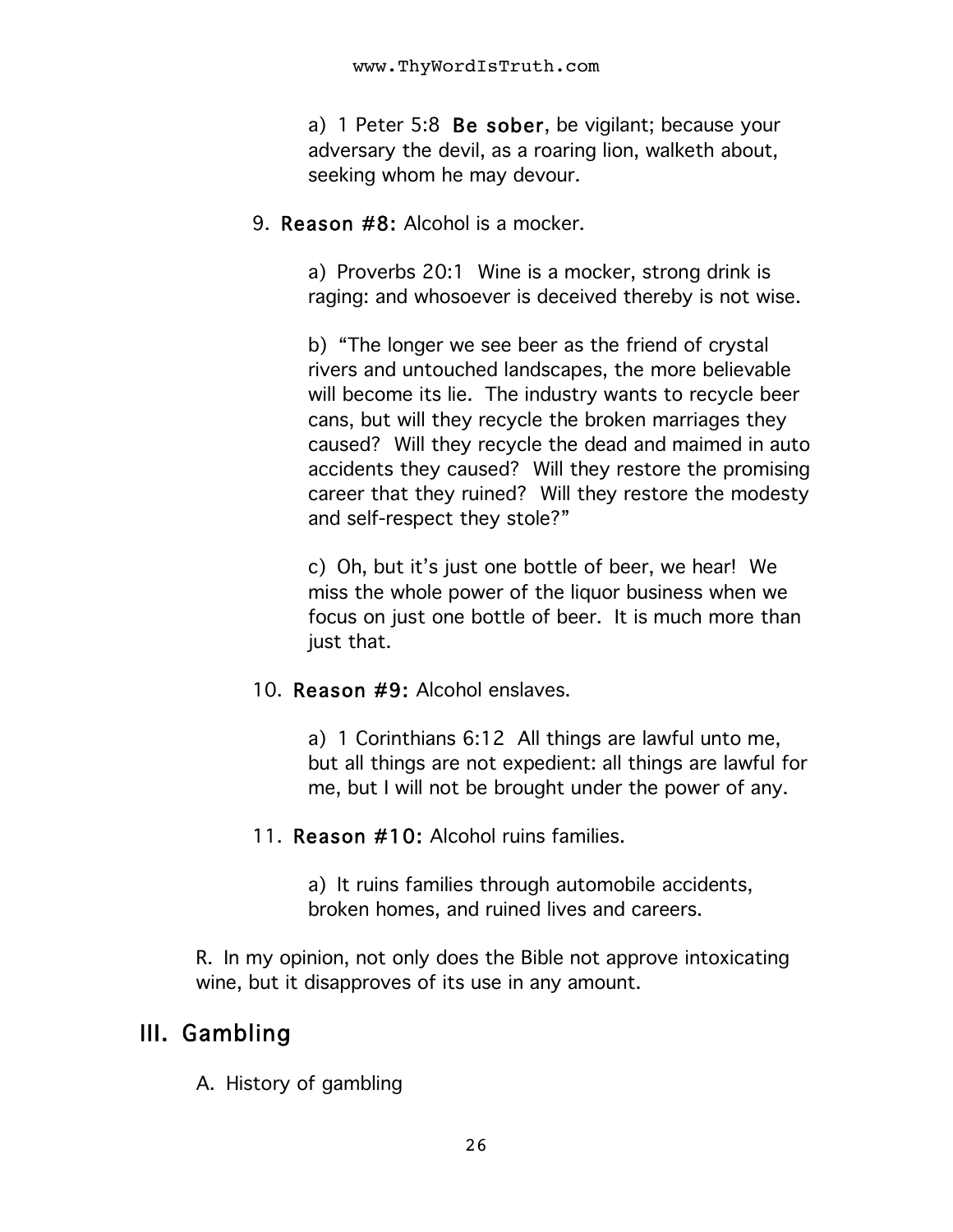1. Evidence of gambling has been found in ancient Britain, Greece, Rome, Egypt, and American Mayan cultures. Six sided dice have been around since long before the birth of Christ.

2. Gambling has been legal in Nevada since 1931. In 1950, Las Vegas' population was the same as that of Rosenberg, Texas today (about 25,000). Today the population is 2 million and growing. There are 151,000 hotel rooms in Vegas, more than in any other city in the country. (Houston with twice as many people has only 59,000 hotel rooms.)

3. Gambling has been legal in Atlantic City since 1976. Since a favorable Supreme Court decision in 1987, many Indian tribes have built casinos on tribal lands. There are now gambling casinos in 32 states.

4. In 2006, 460 commercial casinos collected more than \$32 billion from gamblers.

5. Nevada brought in \$12.6 billion in gambling revenues in 2006. (Interestingly, Mormonism is the predominant religion in Nevada.)

> a) What happens in Vegas stays in Vegas? It is certainly true that what is bet in Vegas stays in Vegas!

b) Do you know that if you win money in Vegas (no matter the amount) it will be given to you in cash? Why? Because when they give you cash they know they have a much better chance of getting it back.

6. Four out of five Americans believe that gambling is an acceptable activity for themselves and for others.

7. All told, Americans are now spending nearly \$90 billion a year on LEGAL gambling.

B. But the Bible does not explicitly say "Thou shalt not gamble." Doesn't that mean it must be okay?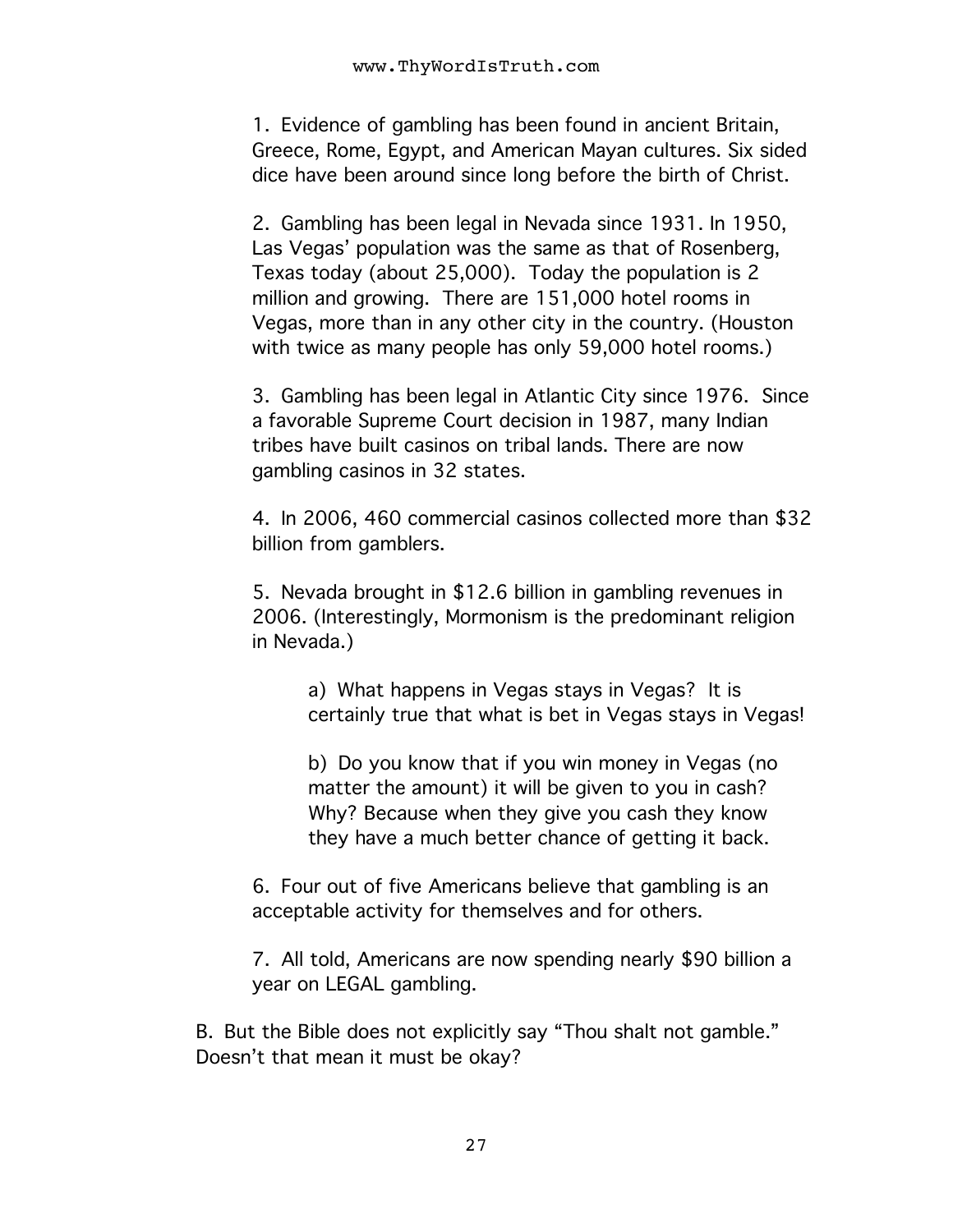1. First, this argument really proves nothing since many sins are not mentioned by name in the Bible but rather are condemned by more general language.

2. As for why gambling is not mentioned by name, we do not know, but that alone does not establish that it is approved or that it is disapproved.

3. Some loose translations mention gambling by name in Proverbs 13:11.

> a) (KJV) Proverbs 13:11 Wealth gotten by vanity shall be diminished: but he that gathereth by labour shall increase.

b) (TLB) "Wealth from gambling quickly disappears."

4. Gambling also brings to mind the casting of lots at the foot of the cross.

> a) But lots were also cast in Acts 1 to determine Judas' replacement. However, in that case, nothing was being bet.

b) Proverbs 16:33 The lot is cast into the lap; But the whole disposing thereof is of Jehovah.

c) Proverbs 18:18 The lot causeth contentions to cease, And parteth between the mighty.

C. What is gambling?

1. Before we paste a scarlet G on someone, we need to make sure we understand what that "G" means. What is gambling? What is not gambling?

> a) Those questions are not easy to answer, and I believe we will find there is no bright line division between the two, although some activities are very clearly gambling and others are very clearly not gambling under almost anyone's definition.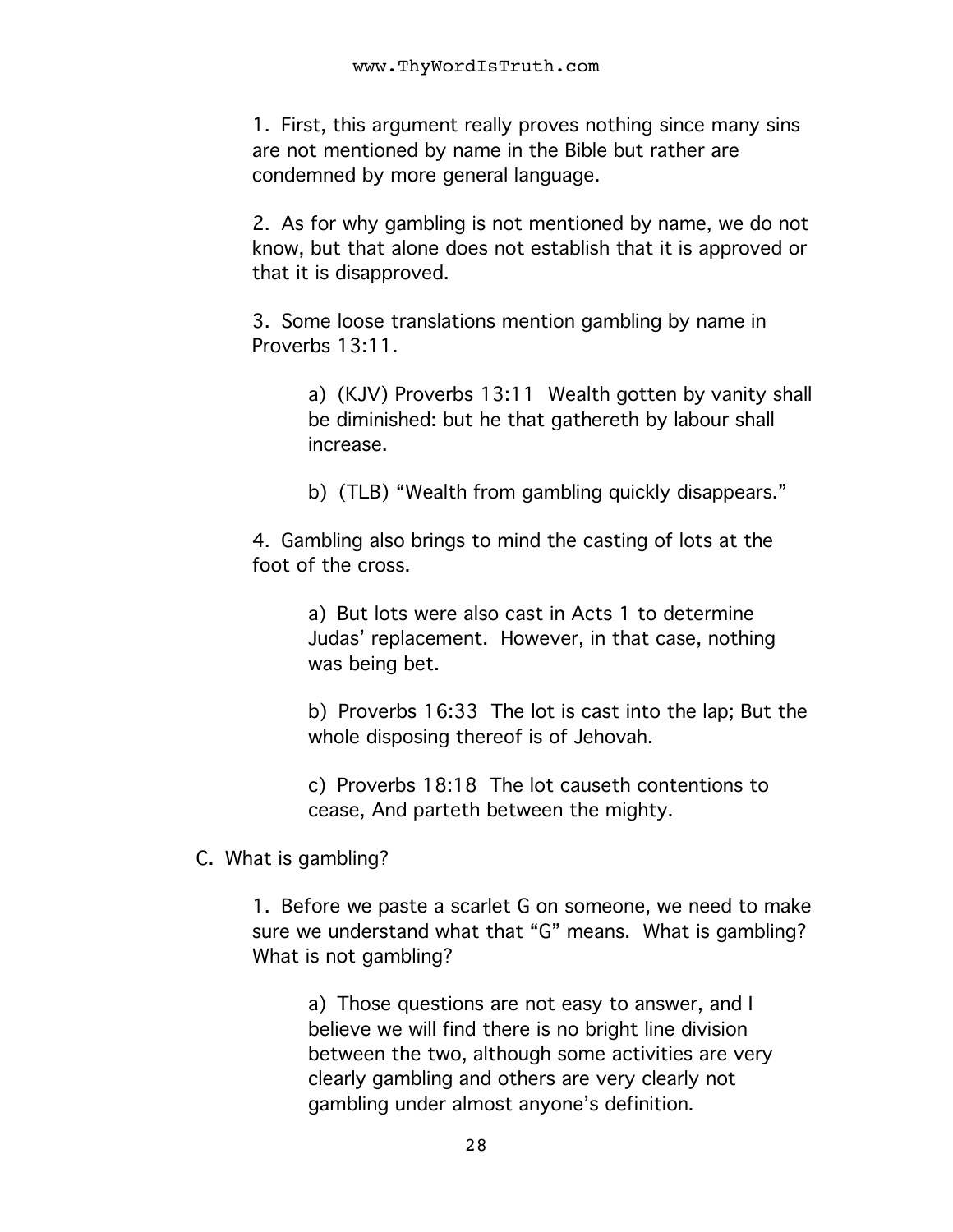2. Chapter 47 of the Texas Penal Code defines gambling. (Nothing in these notes should be taken as legal advice. If you have any questions about whether any activity constitutes gambling under Texas law you should consult an attorney.)

> a) A "bet" means an agreement to win or lose something of value solely or partially by chance.

b) "Gambling" is to make a bet on the partial or final result of a game or contest.

c) There is an exclusion if the act occurs in a private place, if no person receives any economic benefit other than personal winnings, and if risks are the same for all participants.

> (1) But of course, saying that it is legal does not mean that it is approved by God. After all, it is legal to get drunk.

d) There are also *federal* laws regarding gambling, and especially Internet gambling.

e) For those types of gambling that are illegal, that is another reason why a Christian should not do it, in addition to the other reasons we will consider.

f) In a moment, we will briefly consider the impact of legalized gambling on our society.

3. The following factors have been used to define what is and what is not gambling:

> a) Gambling involves the determination of the ownership of property by some appeal, either partial or total, to chance.

> b) Typically the outcome of the wager is evident within a short period of time.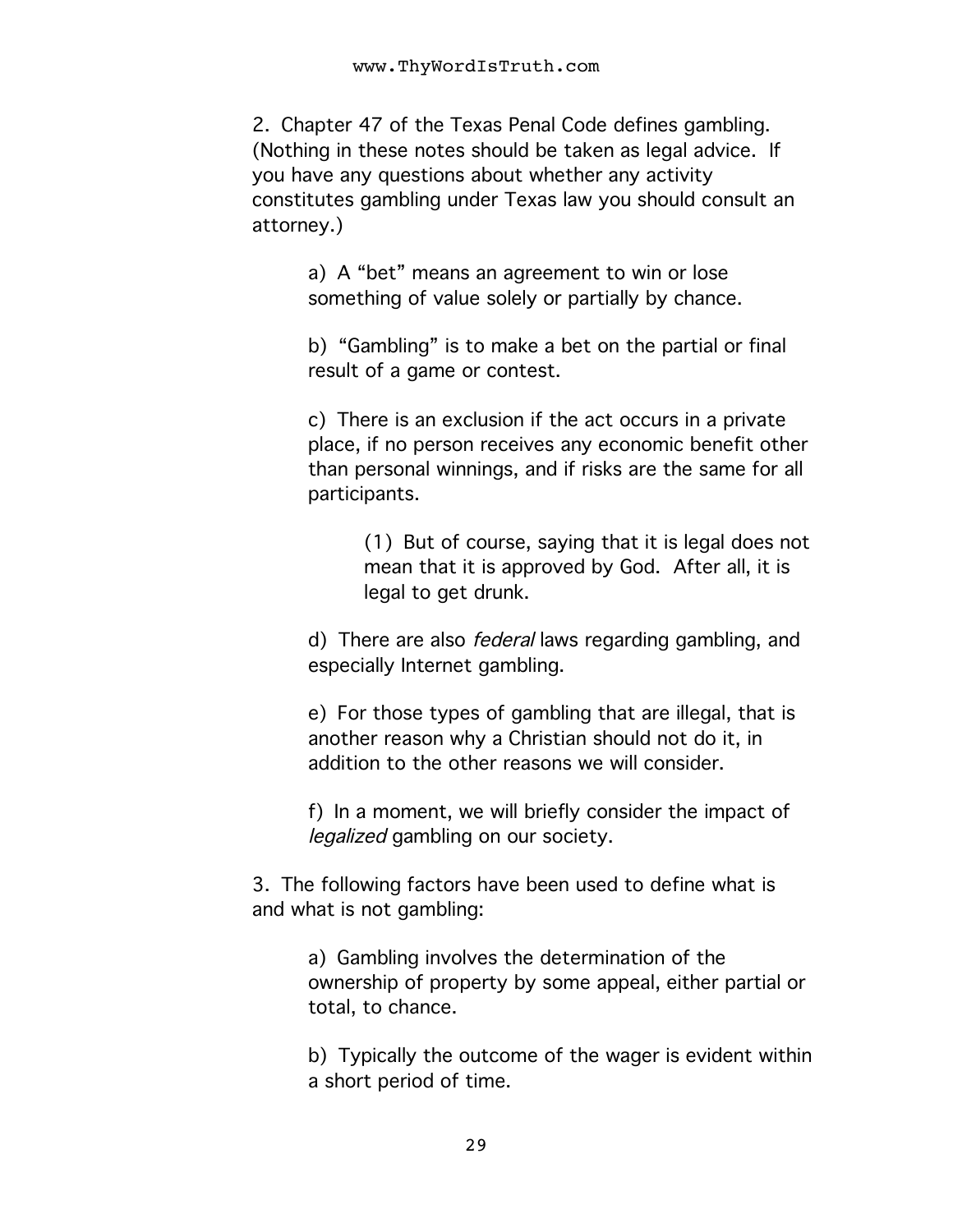c) Some games are governed solely by chance while others are a combination of skill and chance. Others (such as sport events) are primarily determined by skill so that a person with greater knowledge of the participants has an advantage over others.

d) Gambling is a zero-sum game. It merely takes money from a loser and gives it to a winner.

> (1) This is very different from "playing" the stock market in which it is possible for everyone to gain money or for everyone to lose money. A share of common stock is ownership of property.

(2) But options and future contracts are zerosum games if we exclude costs. For every person who gains on a contract, there is a counter-party who loses. These sorts of investments are very close to that line between what is and what is not gambling.

e) Gambling involves trying to get something for nothing, without rendering service, or exchanging goods for the value received.

f) Gambling involves risking the loss of what you have in your effort to obtain something for nothing.

g) While gambling can be anonymous (as with Internet gambling or the lottery), gambling can also be among friends (as in a poker game at someone's home).

> (1) I think we would all agree that the former is much more pernicious than the latter.

(2) With anonymous gambling, I do not know the economic situation of the people who are betting.

(3) But with the lottery, at least, that economic situation is likely very bleak. As we will see in a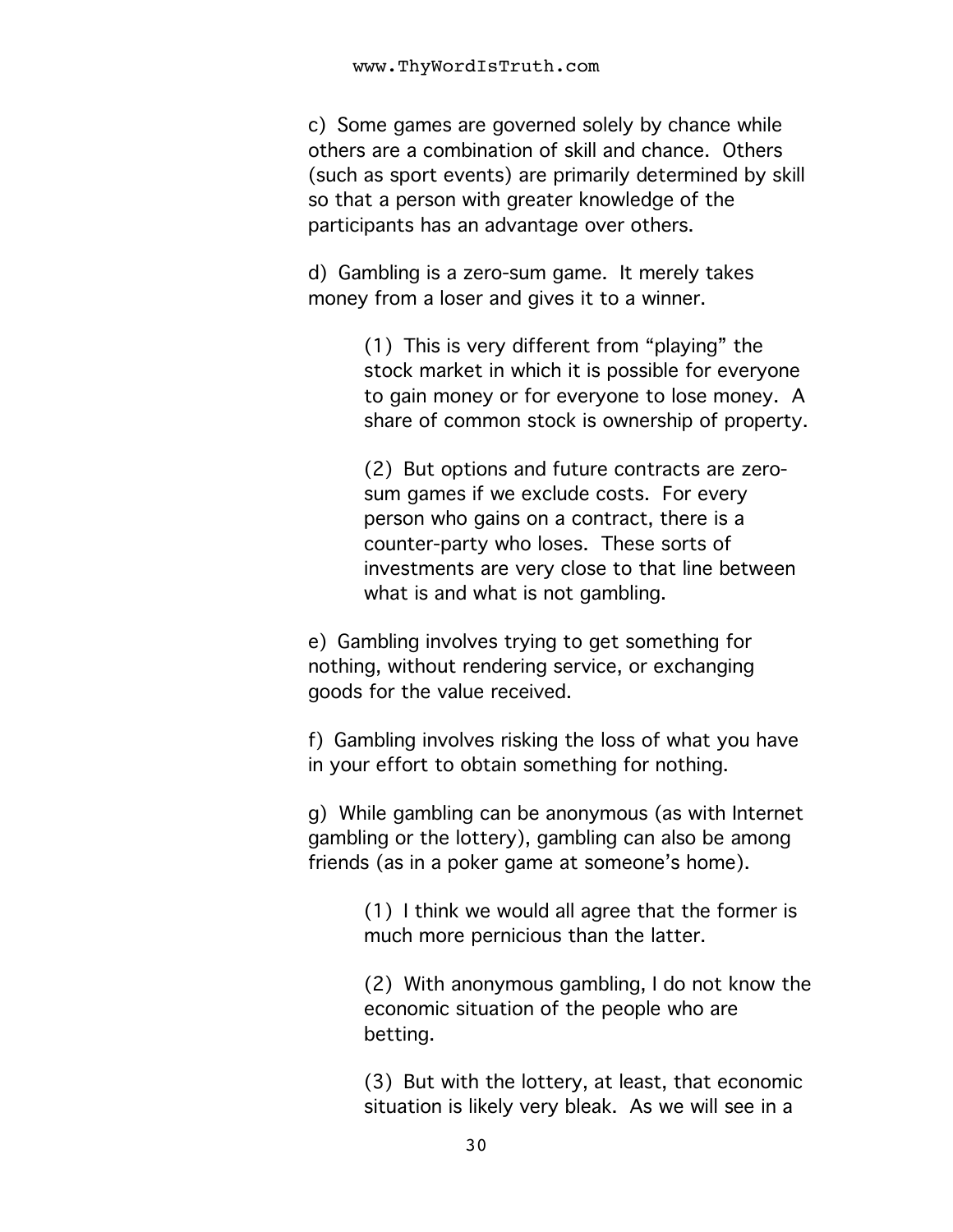moment, the poor are much more likely to buy a lottery ticket than those who are not poor.

(4) Why is that important? Because \$20 to us has a very different value than it does to someone who must use that \$20 to feed their family for a week or else go hungry.

(5) When we buy a lottery ticket it is like we are betting our 2 mites against the widow's 2 mites in Mark 12.

D. Examples: Gambling or Not? Is there a bright line?

1. Some have argued that farming is gambling and that insurance is gambling.

> a) But farmers do not seek something for nothing and they do not prosper at the expense of another.

b) Insurance does not involve created artificial risks, and the insurer is selling a service to the insured. Neither is getting something for nothing.

c) Is there a distinction between gambling with friends and gambling with strangers?

2. An entry fee is not gambling if the fee is paid unconditionally for the privilege of participating in the contest, and if the prize is for an amount certain that is guaranteed to be won by one of the contestants (but not by the entity offering the prize).

E. What about legalized gambling?

1. Legalized gambling stimulates illegal gambling and encourages related types of crime.

2. Legalized gambling produces a substantial increase in the number of compulsive gamblers.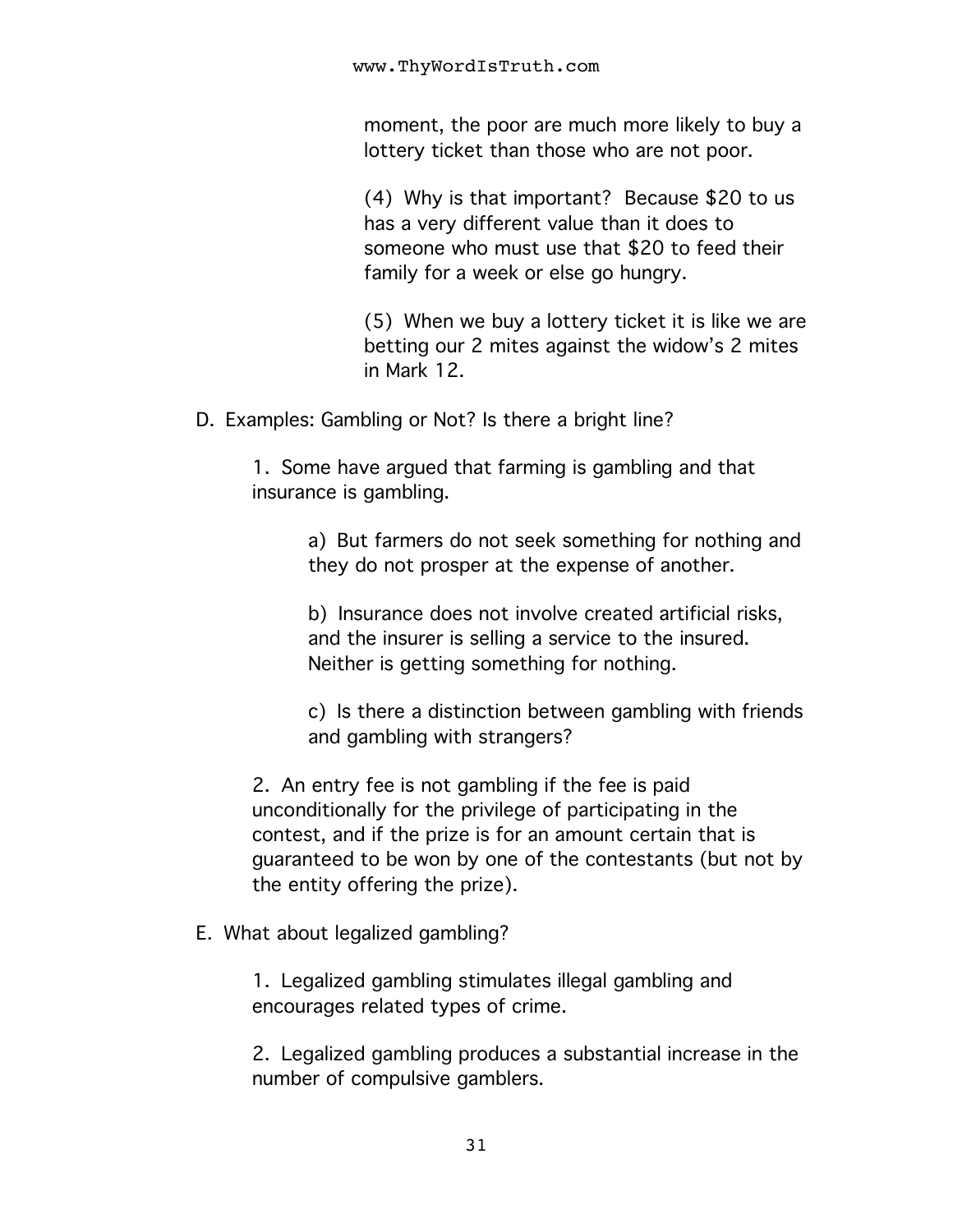a) The number of compulsive gamblers will increase between 100 and 550% when gambling is brought into an area.

b) It is estimated that close to 10 million Americans now have a gambling habit that is out of control.

3. Legalized gambling rarely results in a net increase of resources to the state.

> a) For every dollar that comes in, three dollars generally go out to fight the increase in crime and to fund the social services needed to make up for the lost wages.

4. Legalized gambling hurts the poor, who are three to seven times more likely to bet on the lottery than the rich. A lottery is a regressive tax that soaks the poor of money they can ill afford to lose.

> a) One study estimated that the lottery was equivalent to a 60% to 90% tax on lower income groups.

b) In Maryland, the poorest one third buy half the lottery tickets.

c) A lottery winner takes food off the table of 1000's of poor people. That is where the money comes from.

5. The state may tell you that the money goes to education, but even if that were true it would not justify this state sponsored evil.

a) Rom. 3:8 And not rather, (as we be slanderously reported, and as some affirm that we say,) Let us do evil, that good may come? whose damnation is just.

b) And what does the lottery really do for our children when it takes food off the table of our poorest residents? Whatever you do, don't fall for the lie that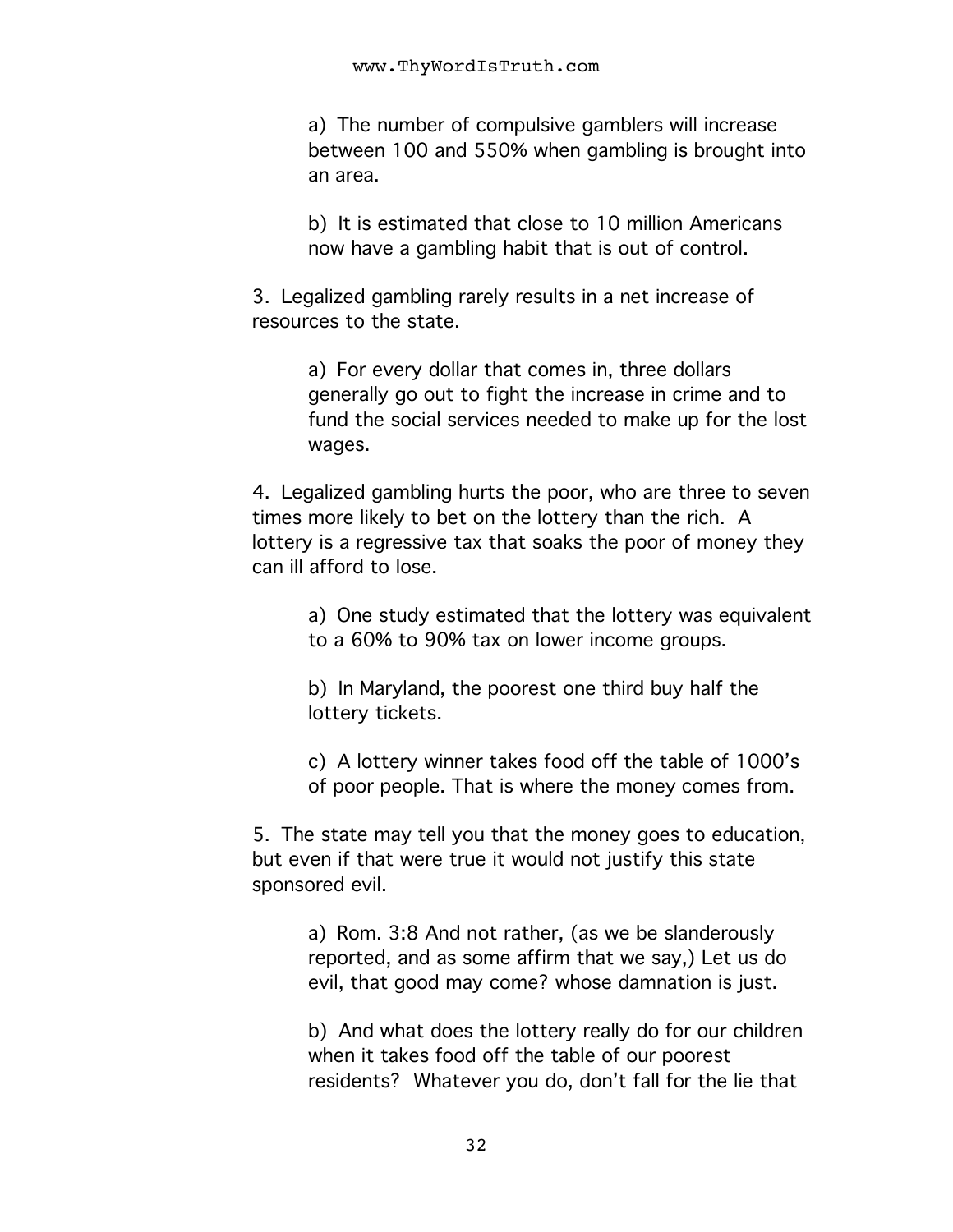the politicians care about our children when those politicians set up a state lottery!

F. What is wrong with gambling? Here are 15 reasons why you should not gamble.

1. Reason #1: Gambling has a negative effect on our society. It has evil fruit.

a) Gambling is linked with alcohol and prostitution.

b) Crime rates in casino communities are 84% higher than the national average.

c) It has been estimated that 40% of all white-collar crime is committed by compulsive gamblers.

d) Domestic violence and child abuse increase dramatically when gambling comes to an area.

e) Teens are three times more likely than adults to become addicted to gambling once exposed, and at least 1 in 10 teens engages in illegal activity at some point to finance their gambling.

f) There are 8 times as many gambling addicts among college students as among adults in general.

g) Matthew 7:17-18 Even so every good tree bringeth forth good fruit; but a corrupt tree bringeth forth evil fruit. 18 A good tree cannot bring forth evil fruit, neither can a corrupt tree bring forth good fruit.

2. Reason #2: Gambling is wasteful. It encourages reckless investment of God-given resources. We are, in effect, gambling with someone else's money!

a) Some might say, "I have the right to do what I want with my own money." And that would be correct if it were your own money, but it is not. If you are Christ's, then so must your money also belong to Christ.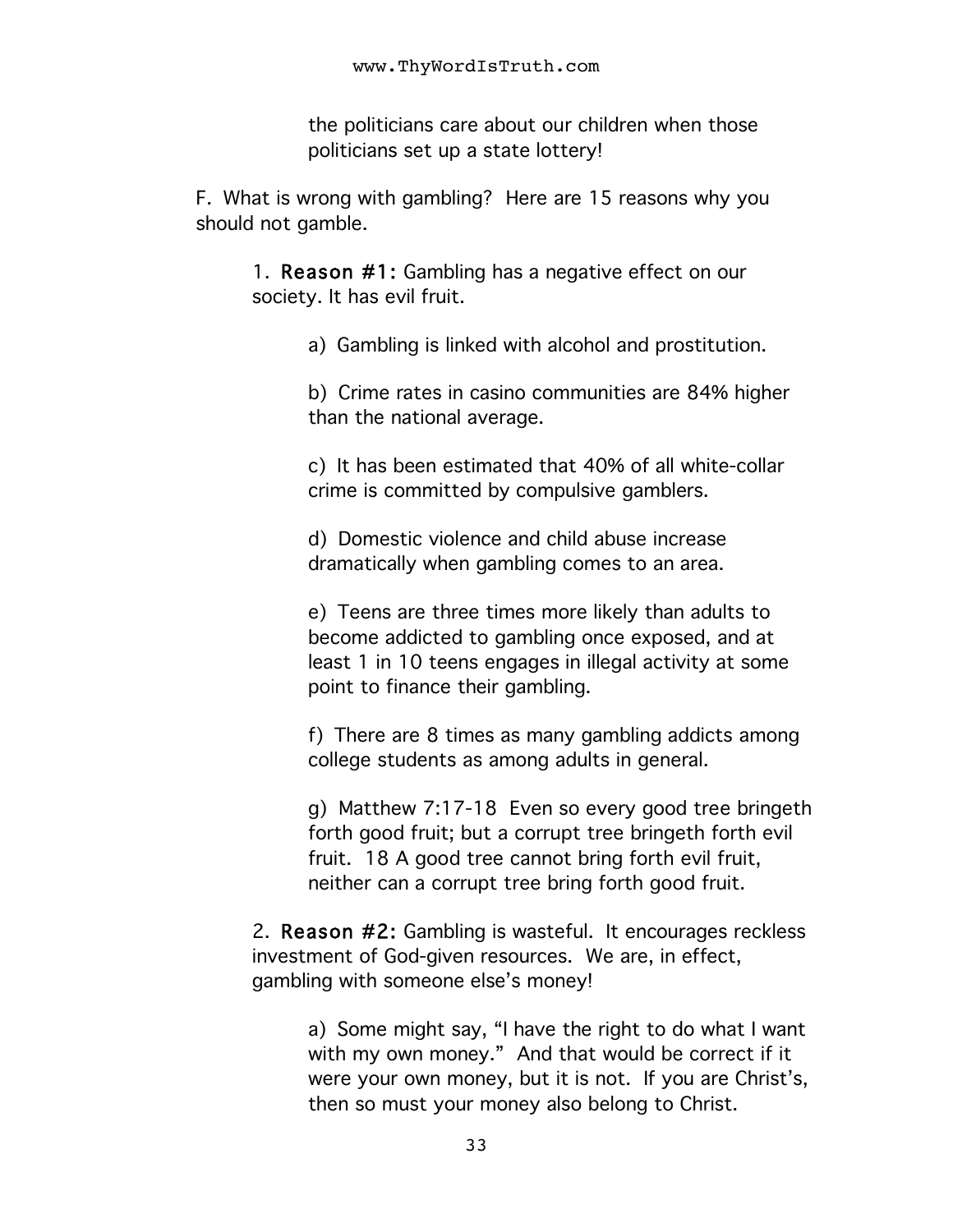b) Christians are stewards.

(1) 1 Corinthians 4:2 Moreover it is required in stewards, that a man be found faithful.

(2) 1 Peter 4:10 As every man hath received the gift, even so minister the same one to another, as good stewards of the manifold grace of God.

(3) Luke 12:42 And the Lord said, Who then is that faithful and wise steward, whom his lord shall make ruler over his household, to give them their portion of meat in due season?

(4) Luke 16:1-2 And he said also unto his disciples, There was a certain rich man, which had a steward; and the same was accused unto him that he had wasted his goods. 2 And he called him, and said unto him, How is it that I hear this of thee? give an account of thy stewardship; for thou mayest be no longer steward.

c) "To risk money haphazardly in gambling is to completely disregard the Biblical truth that our possessions are a trust for which we must someday give full account to God."

d) Is gambling wasteful? Consider the example of Nick the Greek, who once won as much as \$50 million in a single night. By his own account, he went from rags to riches and back again 73 times in his life. During his life time he won and lost more than \$500 million. He died broke on Christmas day in 1966.

3. Reason #3: Gambling is foolish, and some types much more so than others.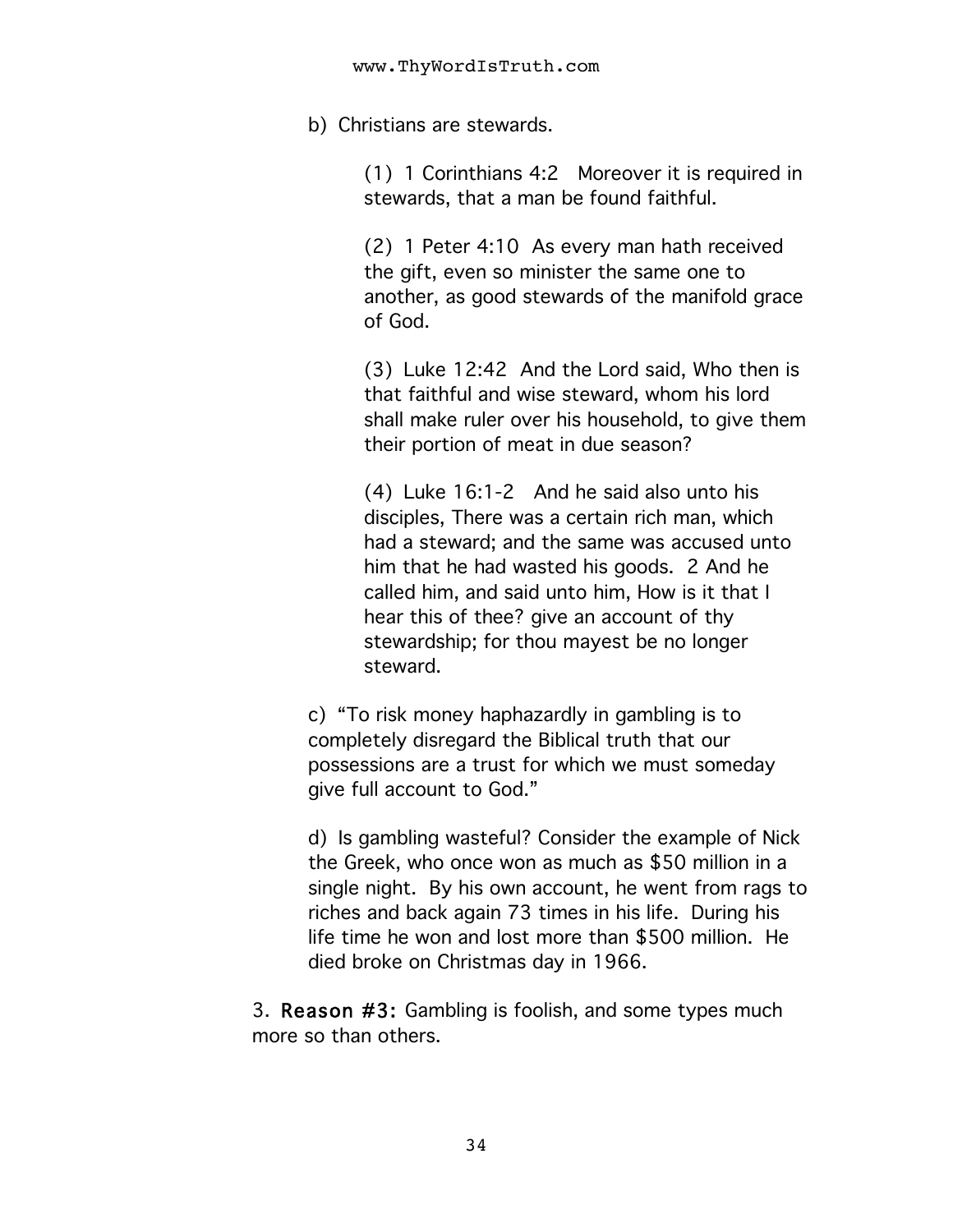a) The chance of winning the jackpot in the California lottery is 1 in 14 million.

> (1) To put these odds in perspective, if you buy 50 Lotto tickets a week, you will win the jackpot about once every 5000 years. If you drive 10 miles to buy your ticket, you are three times more likely to die in a car crash on your way than to win the lottery. Suppose you're in a stadium filled with 70,000 people and that there are 200 such stadiums. Select one person at random from those stadiums. You're odds of being selected equal your odds of winning the lottery.

(2) Your chances of winning the lottery are about the same whether or not you buy a ticket!

(3) That is for odds of 1 in 14 million. The odds of winning the Texas lottery are 1 in 26 million. The odds of winning the US Powerball are 1 in 80 million. The odds of winning the 11 state Mega-Millions is 1 in 135 million!

(4) To understand the odds of 1 in 135 million, consider a stack of typing paper that is 8.5 miles high -- and choose one sheet of paper from that stack.

b) "But someone has to win," you often hear.

(1) First, that is not true. Very often there is no winner at all, and that alone should tell you something about the odds.

(2) Second, the probability that someone will win is not the probability that should interest you. What you need to know is the probability that YOU will win.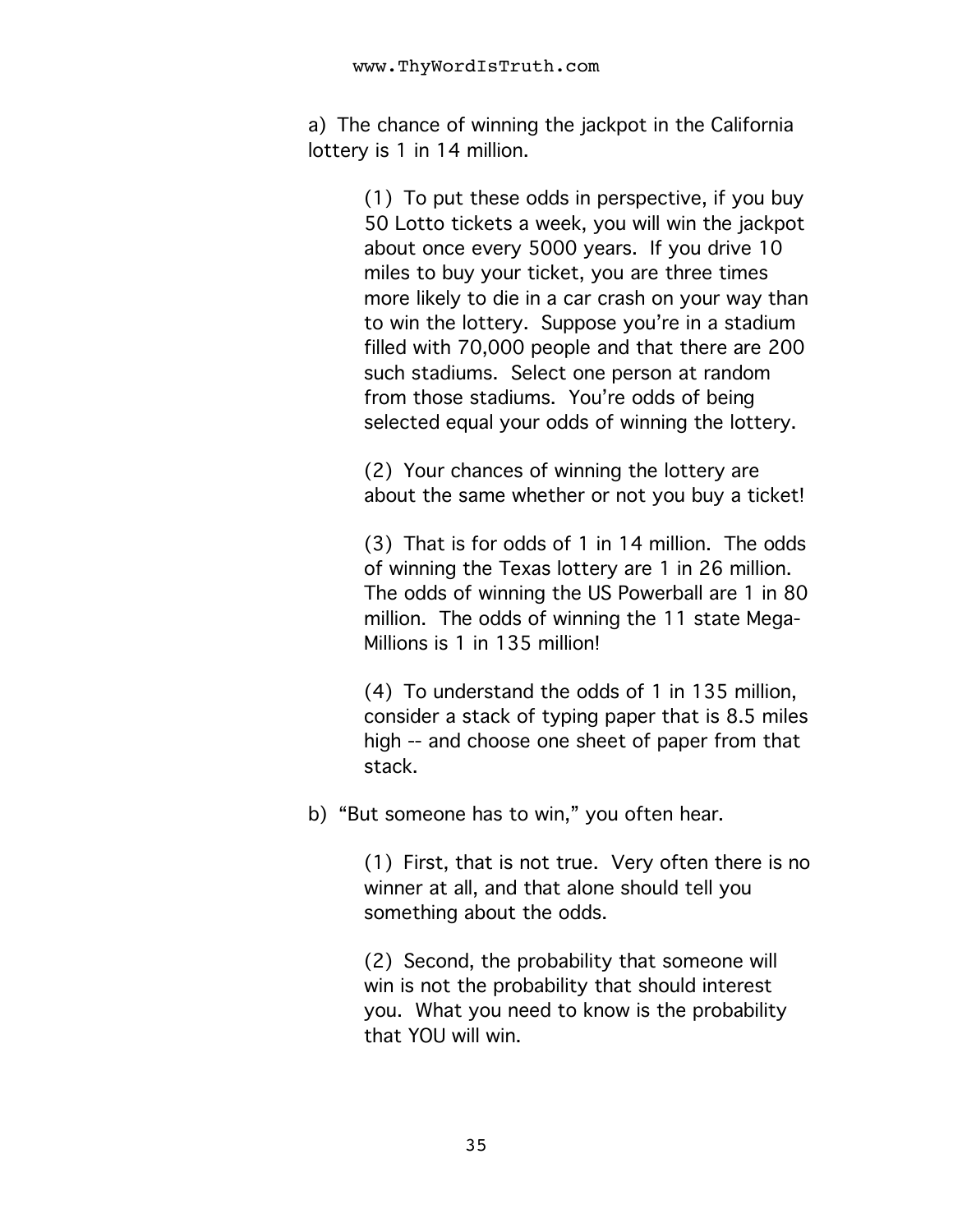c) But what if despite all these odds you win the lottery. Wouldn't that be wonderful?

> (1) Perhaps, but personally I would have trouble living with the guilt of knowing that my winnings came from poor people all over the state of Texas and that I was taking food from their children's tables and clothes off their children's backs.

> (2) Jeremiah 22:13 Woe unto him that buildeth his house by unrighteousness, and his chambers by wrong; that useth his neighbour's service without wages, and giveth him not for his work.

#### 4. Reason #4: Gambling is addictive.

a) 1 Corinthians 6:12 All things are lawful unto me, but all things are not expedient: all things are lawful for me, but I will not be brought under the power of any.

b) Dostoyevsky: "Feeling as though I was delirious with fever, I moved the whole pile of money to the red - and suddenly came to my senses! Fear laid its icy hands upon me and my arms and legs began to shake. With horror I saw and for an instant fully realized what it would mean to me to lose now! My whole life depended on that stake!"

c) Compulsive gamblers are subjectively certain they will win (they just know!) and they have an unbounded faith in their own cleverness.

d) The compulsive gambler lives in a fantasy world where only others lose.

e) Psychologists tells us that the compulsive gambler is getting back at his parents for their work ethic. Your parents may have told you that honest work brings success, but gambling seems to prove the opposite --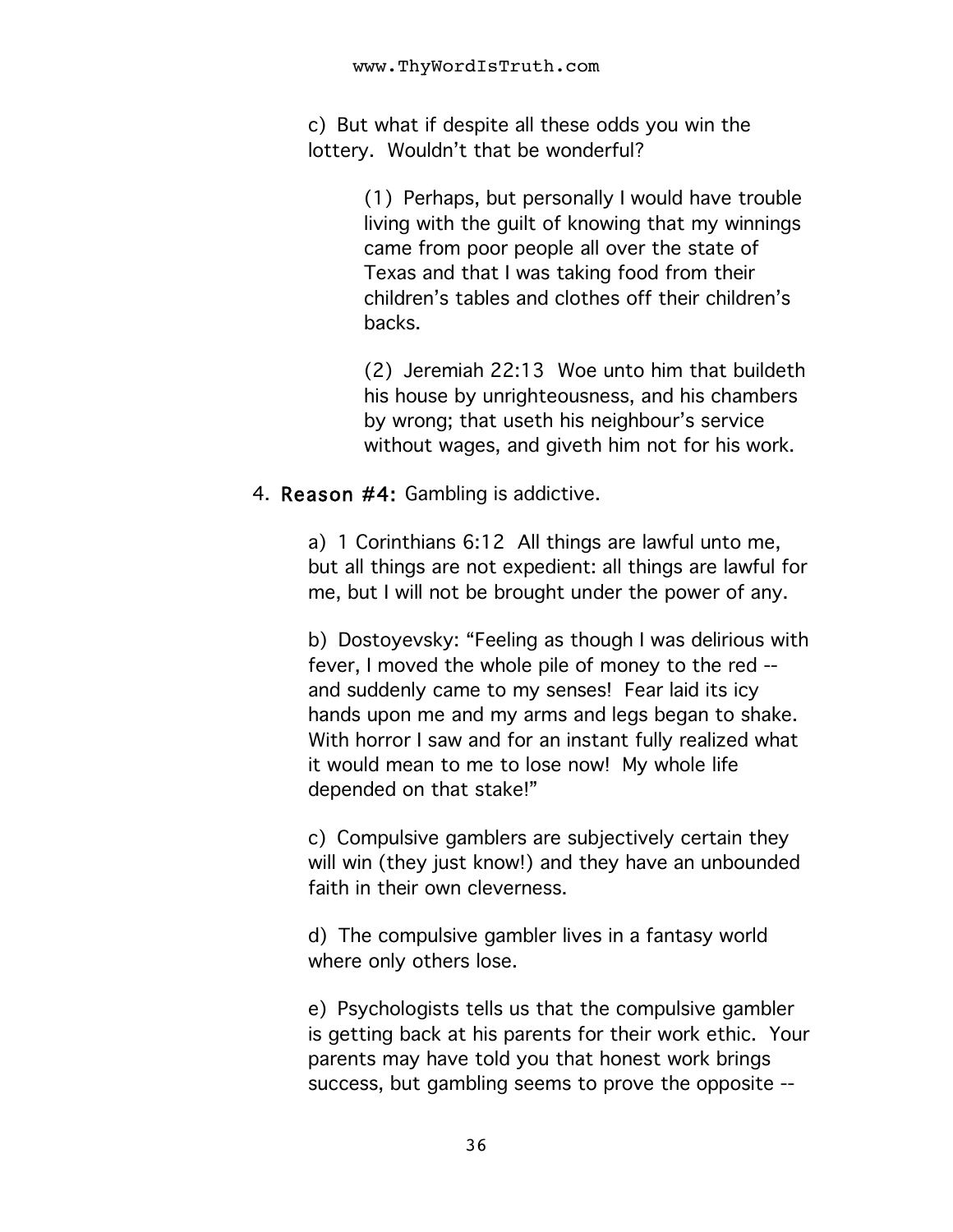that one can get rich with no work at all. They may have said that nothing should be left to chance, but I will show them that everything can be left to chance.

5. Reason #5: Gambling is worldly.

a) "If you say that you are a Christian when you are a dice-player, you say you are what you are not, because you are a partner with the world."

b) 1 John 2:15-16 Love not the world, neither the things that are in the world. If any man love the world, the love of the Father is not in him. 16 For all that is in the world, the lust of the flesh, and the lust of the eyes, and the pride of life, is not of the Father, but is of the world.

c) Gambling encourages a reckless approach to life.

(1) The "easy come, easy go" philosophy contradicts Christian stewardship and brotherly love.

6. Reason #6: Gambling is the opposite of giving. Its primary motive is to get.

> a) Acts 20:35 I have shewed you all things, how that so labouring ye ought to support the weak, and to remember the words of the Lord Jesus, how he said, It is more blessed to give than to receive.

7. Reason #7: Gambling brings unjust gain.

a) Proverbs 28:6-8 Better is the poor that walketh in his uprightness, than he that is perverse in his ways, though he be rich. 7 Whoso keepeth the law is a wise son: but he that is a companion of riotous men shameth his father. 8 He that by usury and unjust gain increaseth his substance, he shall gather it for him that will pity the poor.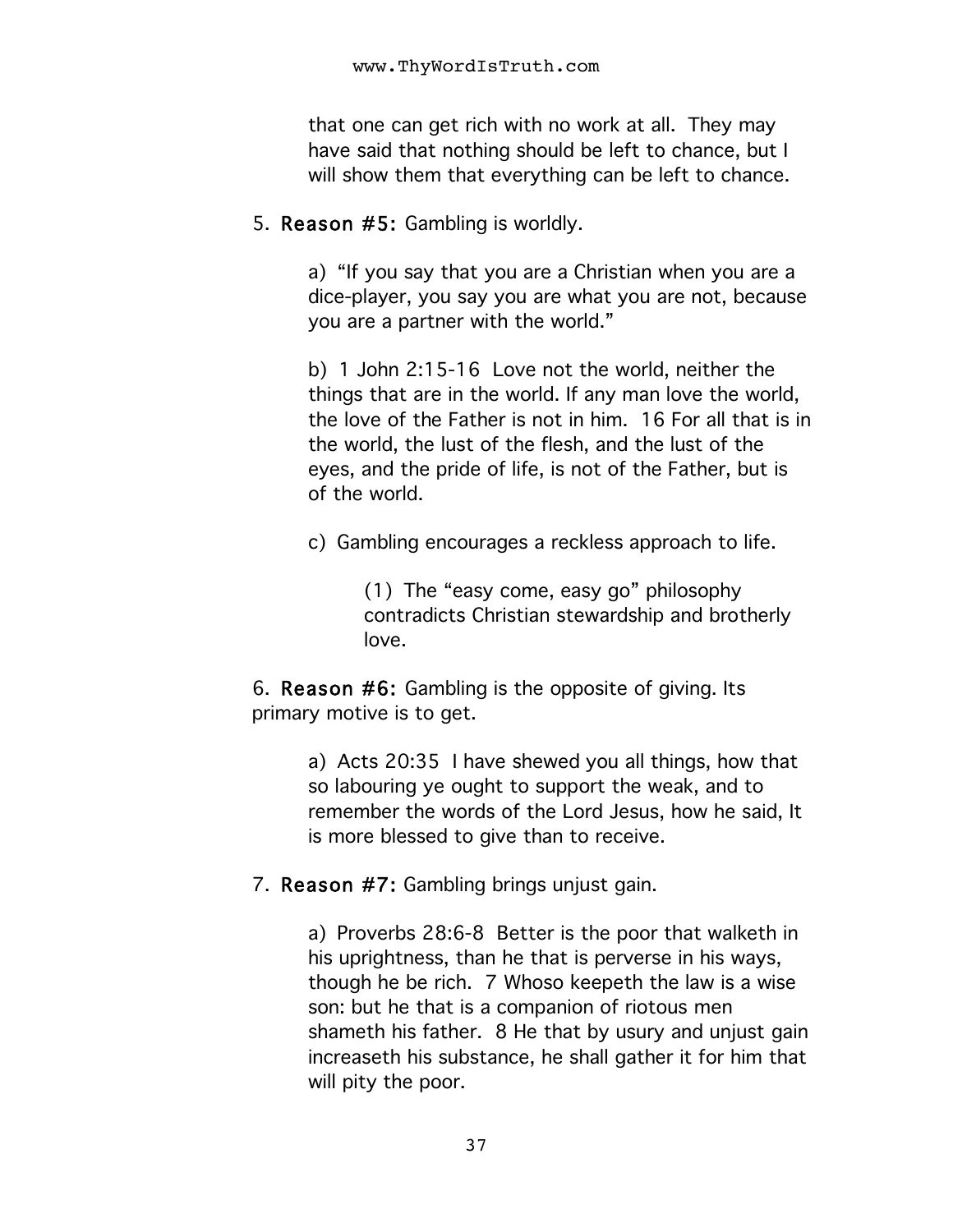b) Ezekiel 22:12-13 In thee have they taken gifts to shed blood; thou hast taken usury and increase, and thou hast greedily gained of thy neighbours by extortion, and hast forgotten me, saith the Lord GOD. 13 Behold, therefore I have smitten mine hand at thy dishonest gain which thou hast made, and at thy blood which hath been in the midst of thee.

c) But is gambling is stealing?

(1) Gambling has been called theft by permission. My initial impression is to say that that characterization is a bit of a stretch.

(2) It is true, however, that theft and gambling have some things in common: The gains of the winners are paid at the expense of the losers. In winning, one receives the wages that another person has earned without giving them anything in exchange.

(3) But of course with gambling each side is a willing participant, which is very different from theft.

(4) But with anonymous gambling we do not know who is presumably giving their consent. And in fact, those who suffer the most from the lottery are children who are unable to give any consent. So maybe gambling isn't so different from theft after all!

#### 8. Reason #8: Gambling exploits the poor.

a) States know that much of the money spent on lottery tickets comes from welfare checks.

b) In many states, the very check cashing establishments that cash welfare checks also sell lottery tickets.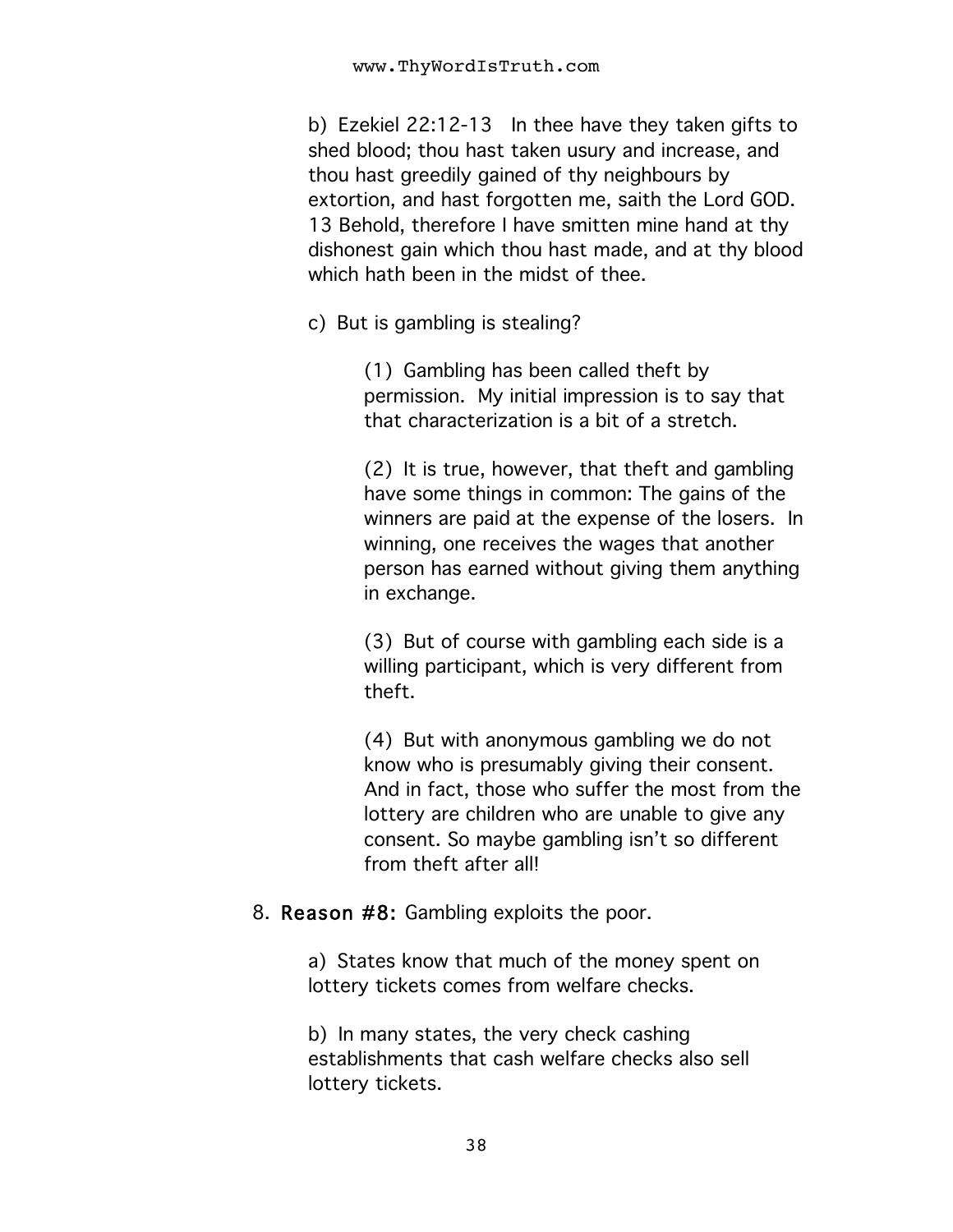c) James 5:1-4 Go to now, ye rich men, weep and howl for your miseries that shall come upon you. 2 Your riches are corrupted, and your garments are motheaten. 3 Your gold and silver is cankered; and the rust of them shall be a witness against you, and shall eat your flesh as it were fire. Ye have heaped treasure together for the last days. 4 Behold, the hire of the labourers who have reaped down your fields, which is of you kept back by fraud, crieth: and the cries of them which have reaped are entered into the ears of the Lord of sabaoth.

#### 9. Reason #9: Gambling is covetous.

a) 1 Timothy 6:10 For the love of money is the root of all evil: which while some coveted after, they have erred from the faith, and pierced themselves through with many sorrows.

b) Ephesians 5:3 But fornication, and all uncleanness, or covetousness, let it not be once named among you, as becometh saints.

#### 10. Reason #10: Gambling is idolatrous.

a) Proverbs 3:5-6 Trust in the LORD with all thine heart; and lean not unto thine own understanding. 6 In all thy ways acknowledge him, and he shall direct thy paths.

b) Ephesians 5:5 For this ye know, that no whoremonger, nor unclean person, nor covetous man, who is an idolater, hath any inheritance in the kingdom of Christ and of God.

c) We are under God's providential care. When a person gambles, the focus is altogether different.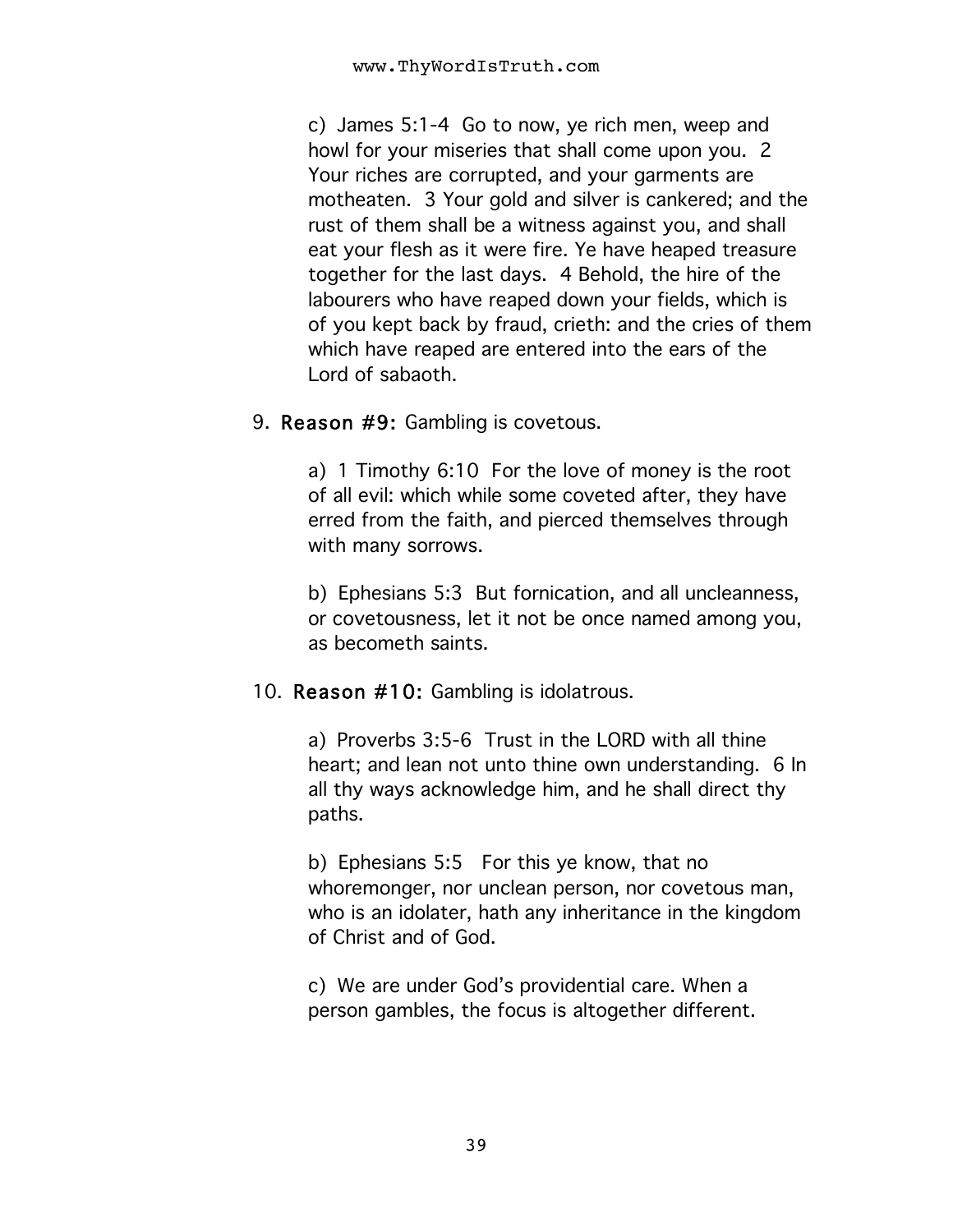d) Gamblers put their faith in luck. They worship in man-made temples dedicated to the secular faith in luck.

11. Reason #11: Gambling encourages "get rich quick" thinking. It displays a wrong attitude about work. It discourages honest labor. It encourages laziness.

> a) Proverbs 10:4 He becometh poor that dealeth with a slack hand: but the hand of the diligent maketh rich.

b) Proverbs 13:11 Wealth gotten by vanity shall be diminished: but he that gathereth by labour shall increase.

c) Proverbs 28:19-20, 22 He that tilleth his land shall have plenty of bread: but he that followeth after vain persons shall have poverty enough. A faithful man shall abound with blessings: but he that maketh haste to be rich shall not be innocent. … He that hasteth to be rich hath an evil eye, and considereth not that poverty shall come upon him.

d) Proverbs 21:5 The thoughts of the diligent tend only to plenteousness; but of every one that is hasty only to want.

e) Proverbs 21:25-26 The desire of the slothful killeth him; for his hands refuse to labour. 26 He coveteth greedily all the day long: but the righteous giveth and spareth not.

f) Proverbs 23:4-5 Labour not to be rich: cease from thine own wisdom. 5 Wilt thou set thine eyes upon that which is not? for riches certainly make themselves wings; they fly away as an eagle toward heaven.

g) Ephesians 4:28 Let him that stole steal no more: but rather let him labour, working with his hands the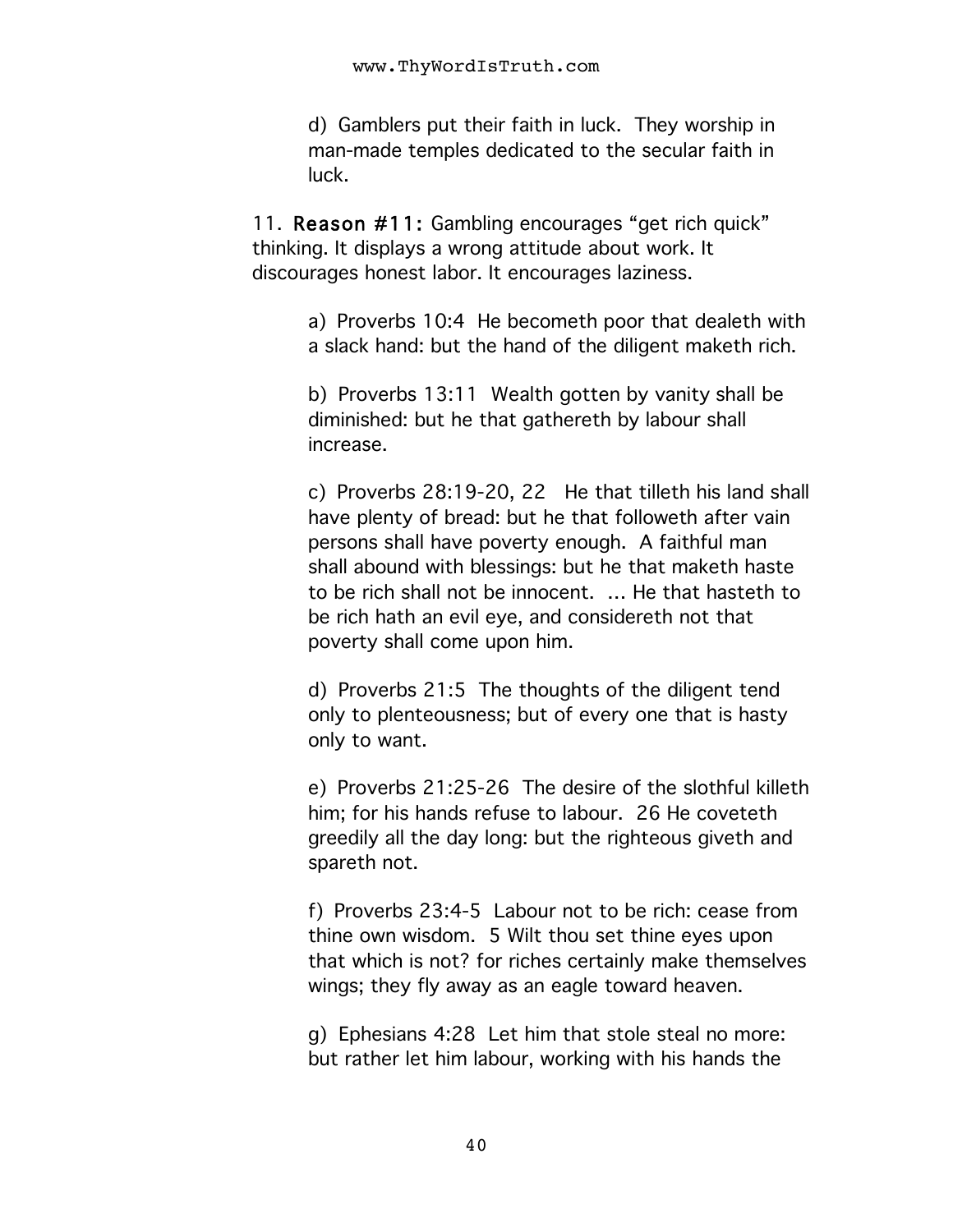thing which is good, that he may have to give to him that needeth.

h) 2 Thessalonians 3:10-12 For even when we were with you, this we commanded you, that if any would not work, neither should he eat. 11 For we hear that there are some which walk among you disorderly, working not at all, but are busybodies. 12 Now them that are such we command and exhort by our Lord Jesus Christ, that with quietness they work, and eat their own bread.

12. Reason #12: Gambling displays a wrong attitude about money. It encourages greed, materialism, and discontent.

> a) Luke 12:15 And he said unto them, Take heed, and beware of covetousness: for a man's life consisteth not in the abundance of the things which he possesseth.

b) Hebrews 13:5 Let your conversation be without covetousness; and be content with such things as ye have: for he hath said, I will never leave thee, nor forsake thee.

c) 1 Timothy 6:6 But godliness with contentment is great gain. (Is there any verse in the Bible that is more directly counter to what we find in Las Vegas – a city devoted to immorality and discontent?

d) Psalm 62:10 Trust not in oppression, and become not vain in robbery: if riches increase, set not your heart upon them.

13. Reason #13: Gambling displays a wrong attitude about the universe.

> a) The Romans worshipped a false goddess named Fortuna. She was the goddess of fortune and chance. The Romans paid her great reverence holding festivals in her honor and even erecting temples for her.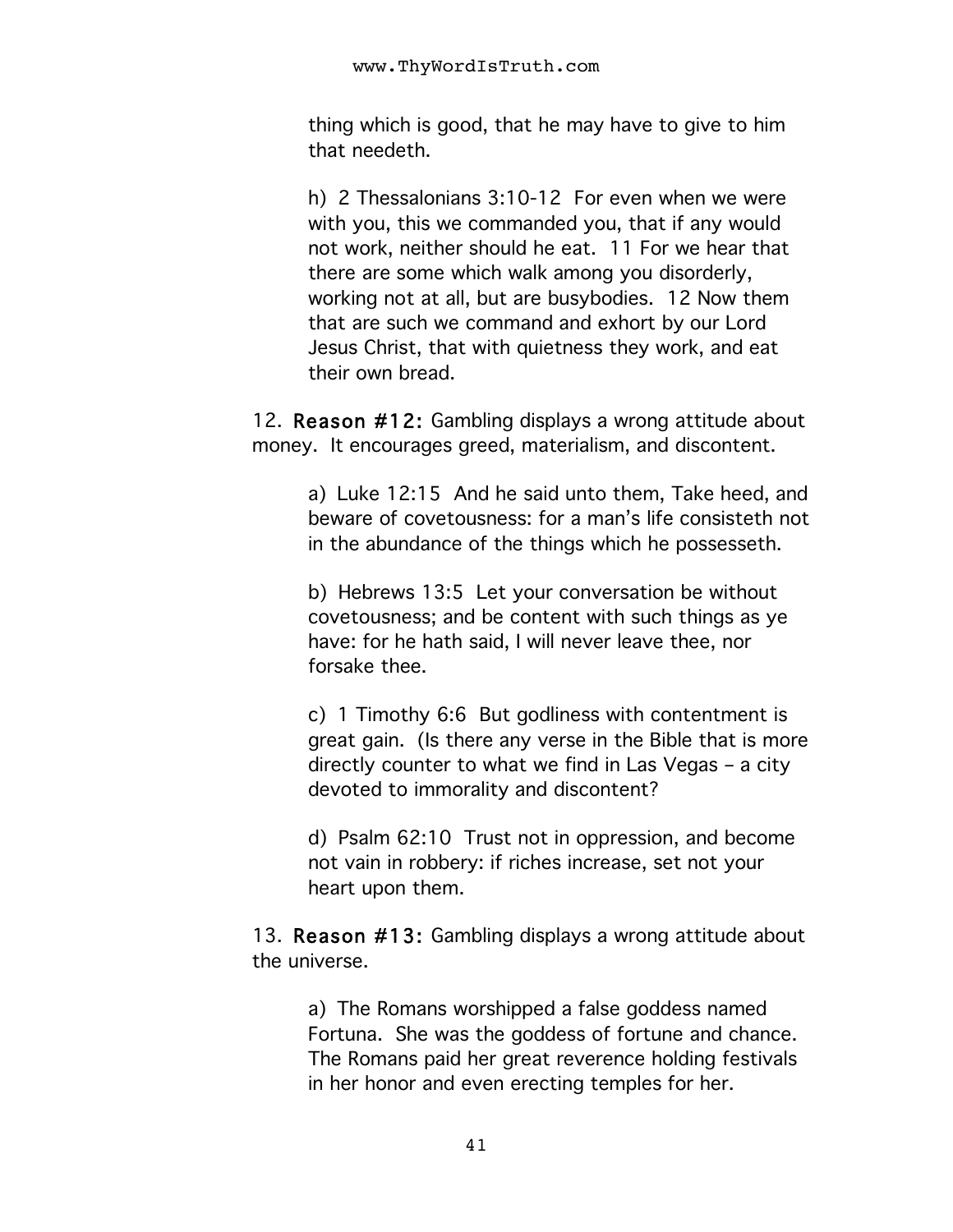b) One of those temples was called Felicitas, which means "good fortune" or "good luck." Her name or the name of her temple was invoked to wish someone well who was gambling.

c) Isaiah 65:11 But ye that forsake Jehovah, that forget my holy mountain, that prepare a table for Fortune, and that fill up mingled wine unto Destiny. (ASV)

#### 14. Reason #14: Gambling destroys the home.

a) 1 Timothy 5:8 But if any provideth not for his own, and specially his own household, he hath denied the faith, and is worse than an unbeliever.

15. Reason #15: Gambling violates the Golden Rule.

a) Matthew 7:12 Therefore all things whatsoever ye would that men should do to you, do ye even so to them: for this is the law and the prophets.

b) Matthew 22:37-39 And he said unto him, Thou shalt love the Lord thy God with all thy heart, and with all thy soul, and with all thy mind. 38 This is the great and first commandment. 39 And a second like unto it is this, Thou shalt love thy neighbor as thyself.

c) Romans 12:10 Be kindly affectioned one to another with brotherly love; in honour preferring one another.

d) Romans 13:10 Love worketh no ill to his neighbour: therefore love is the fulfilling of the law.

e) But doesn't any competition violate the Golden Rule? If we play a game and I want to win (and hence you to lose) am I violating the Golden Rule?

> (1) Clearly not. A friendly competition has its own rewards regardless of who wins, and those rewards would be lost at once if one of the